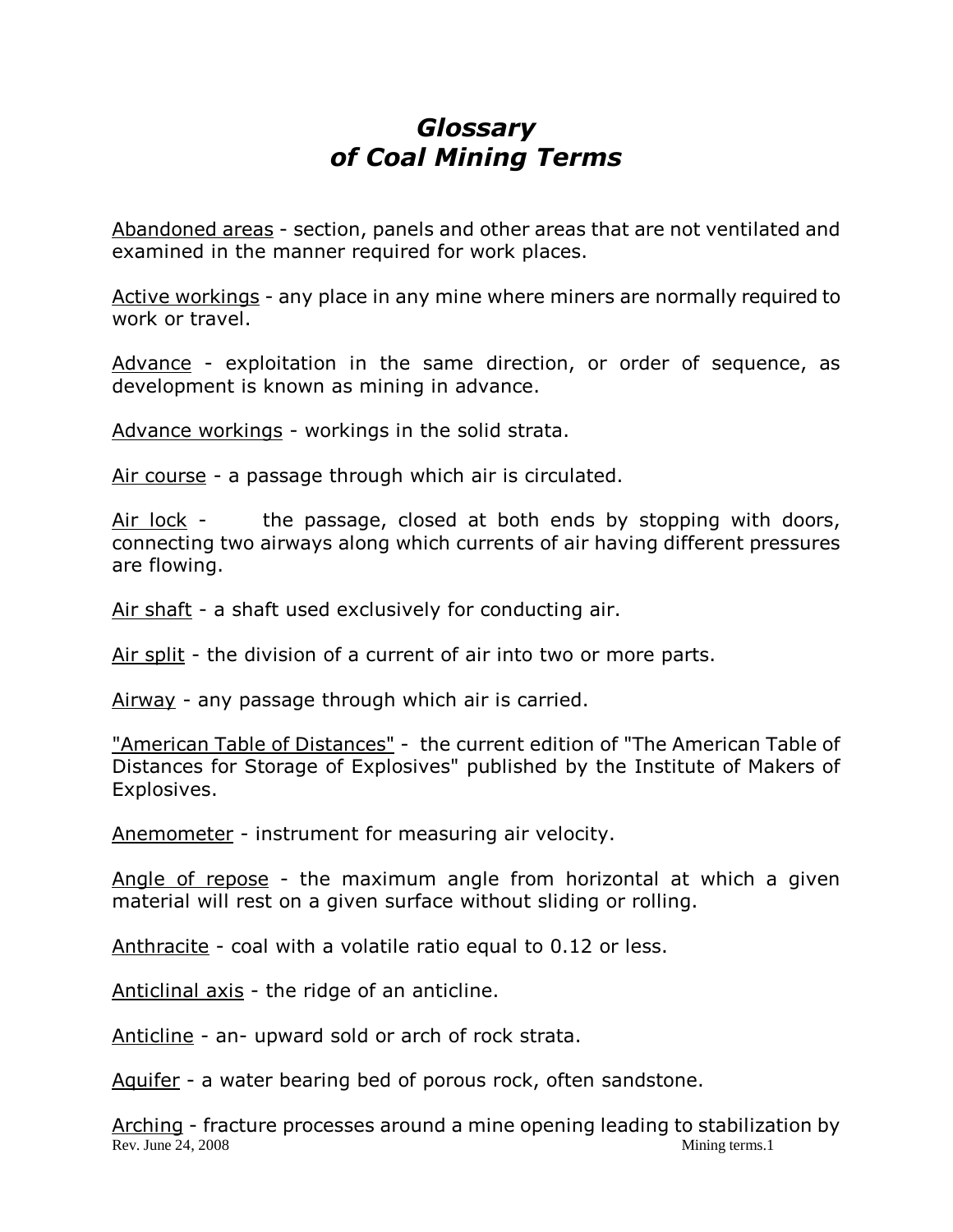an arching effect.

Area (of an airway) - average width multiplied by average height of airway, expressed in square feet.

Auger - a rotary drill for soft materials that utilizes a screw device to penetrate, break, and then transport the drilled material. Auger-type devices are popular in soft coal. To aid penetration and decrease wear on the auger rods, a hard-faced bit is used at the contact between drill and fresh material.

Auxiliary ventilation - portion of main ventilating current directed to face of dead end entry by means of an auxiliary fan and tubing.

Average concentration - a determination which accurately represents the atmospheric conditions with regard to respirable dust to which each miner in the active working of a mine is exposed.

BTU - British Thermal Unit - The quantity of heat required to raise the temperature of one pound of distilled water 1 degree F. at its point of maximum density.

Back entry - an entry that is back from the working face.

Band - slate or rock interstratified with coal. Also called slate ban, sulphur band, etc.

Barricaded - to obstruct passage of persons, vehicles, or flying materials.

Barricading - Enclosing part of a mine to prevent inflow of noxious gases from a mine fire or an explosion.

Barrier - something that bars or keeps out. Barrier pillars are solid blocks of coal left between two mines or sections of a mine to prevent accidents due to inrushes of water or gas or to protect heading against crushing.

Beam - a bar or straight girder used to support a span of roof between two support props or walls.

Beam-Building - the creation of a strong inflexible beam by bolting, or otherwise fastening together several weaker layers. In coal mining this is the theoretical effect of roof bolting.

Bearing plate - a plate used to distribute a given load. In roof bolting plate used between the bolt head and the roof.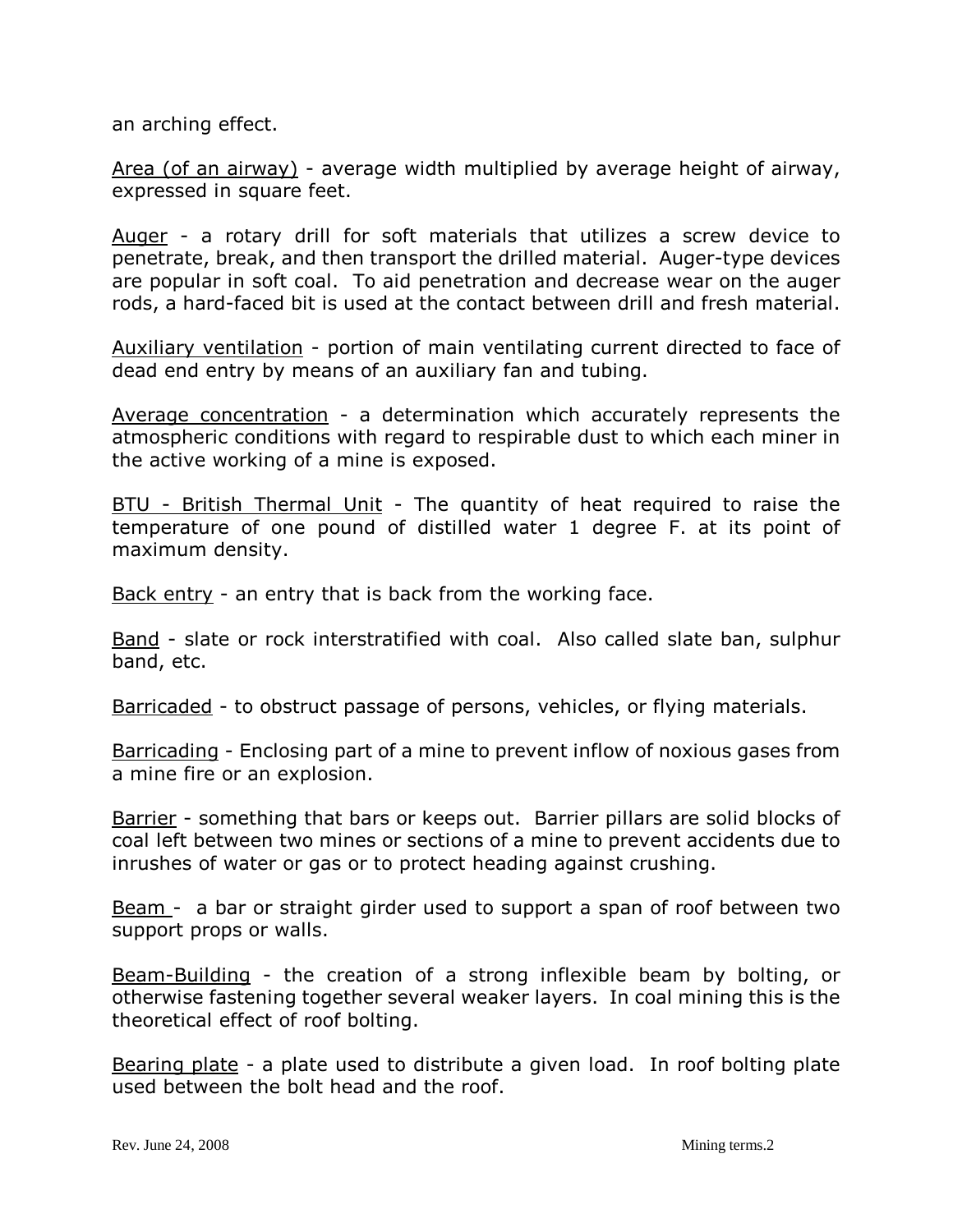Bed - a stratum of coal or other sedimentary deposit.

Belt or belt conveyor - an endless belt on which coal or other materials can be carried which is generally constructed of flame resistant material or of reinforced rubber or rubber-like substance.

Belt idler - a roller, usually of cylindrical shape, which is supported on a frame and which, in turn, supports or guides a conveyor belt. Idlers are not powered but turn by reason of contract with the moving belt.

Belt take-up - a belt pulley, generally under a conveyor belt and in by the drive pulley, kept under strong tension parallel to the belt line. Its purpose is to automatically compensate for any slack in the belting created by start-up, etc.

Bench - one of two or more divisions of coal seam separated by slate or formed by the process of cutting the coal.

Berm - a pile or mound of material capable of restraining a vehicle.

Binder - a streak of impurity in a coal seam.

Bit - this hardened and strengthened device at the end of a drill rod that transmits the energy of breakage to the rock. A bit may be either "detachable" from or "integral" with its supporting drill rod.

Black damp - a term generally applied to carbon dioxide. Strictly speaking, it is a mixture of carbon dioxide and nitrogen. It is also applied to an atmosphere depleted of oxygen, rather than having excess of carbon dioxide.

Blast - a controlled explosion which is used loosen the substance being mined for loading.

Blasting agent - any material consisting of a mixture of a fuel and oxidizer which:

- 1. is used or intended for use in blasting
- 2. is not classed as an explosive by the Department of Transportation
- 3. contains no ingredient classed as an explosive by the Department of **Transportation**
- 4. cannot be detonated by a No. 8 blasting cap when tested as recommended by the Bureau of Mines Information Circular 8179

Blasting area - the area near blasting operations in which concussion or flying material can reasonably be expected to cause injury.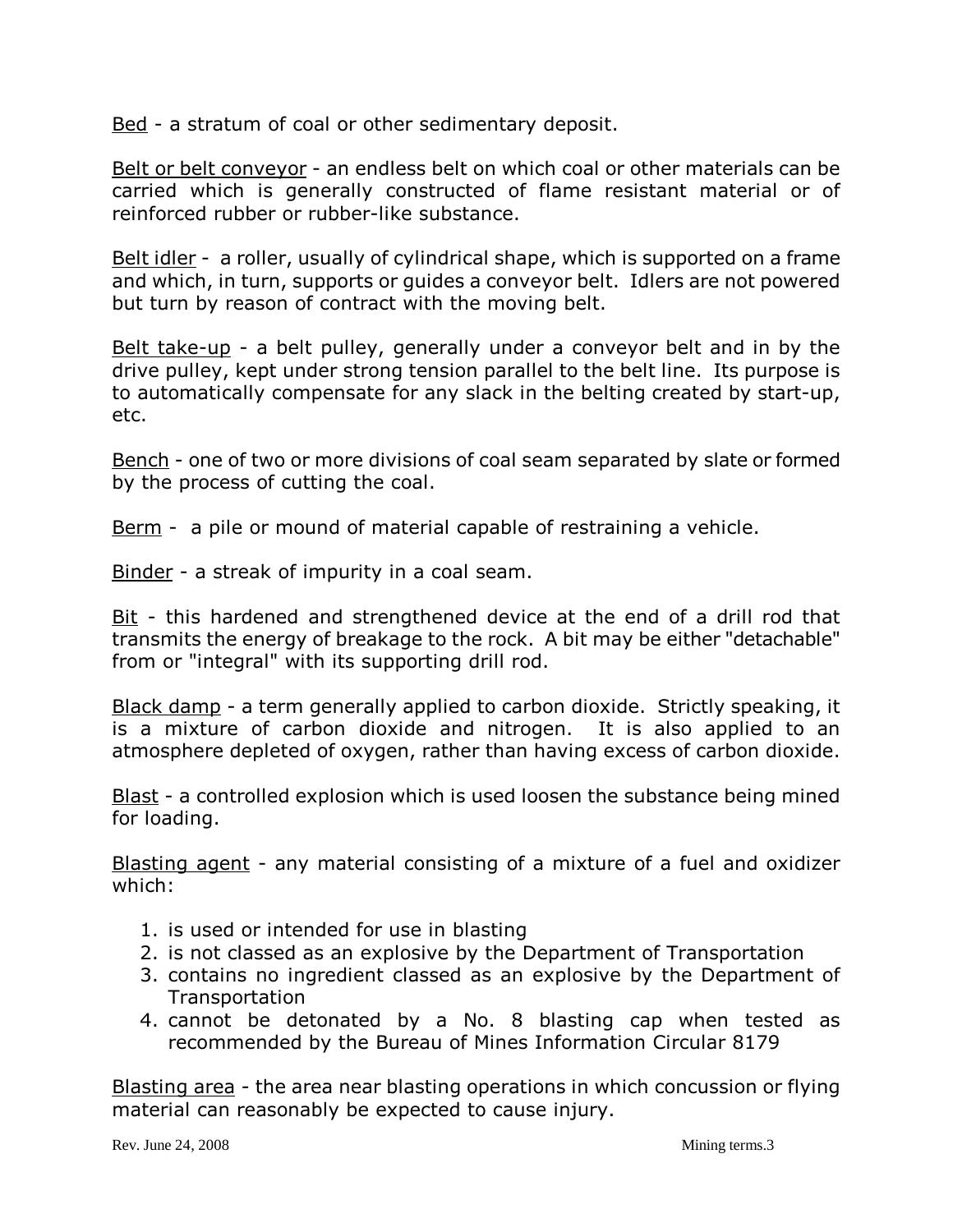Blasting cap - a detonator containing a charge of detonating compound, which is ignited by electric current or the spark of a fuse. Used for detonating explosives.

Blasting circuit - electric circuits used to fire electric detonators or to ignite an igniter cord by means of an electric starter.

Blasting switch - a switch used to connect a power source to a blasting circuit.

Bleeder or bleeder entries - special air courses developed and maintained as part of mine ventilation system and designed to continuously move airmethane mixtures emitted by the gob away from active workings and into mine-return air courses.

Block - a dimensional delineation of the ore; as "a block of ore" or the reserves are blocked out.

Bolt torque - turning force in foot-pounds applied to a rood bolt to achieve an installed

tension.

Borehole - any deep or long drill-hole, usually associated with a diamond drill or an oil well drill.

Borer - a device for making holes. The difference between a borer (used for making tunnels, circular shafts and the like) and a drill is the size of the hole produced. Borers take the large range of plus 3-4 feet. Because of the size involved, a borer is usually much more complex than a drill.

Boss - any member of the managerial ranks who is directly in charge miners (as shift-boss, face-boss, fire-boss, or the like). Higher ranking personnel are called foreman, superintendents, managers, and so forth.

"Box-type magazine" - a small, portable magazine used to store limited quantities of explosives or detonators for short periods of time in locations at the mine which are convenient to the blasting sites at which they will be used.

Brattice or brattice cloth - fire resistant fabric or plastic partition in any mine passage used to confine the air and force it into the working place. Also termed "line brattice", line canvas or "line curtain".

Break line - the line which roughly follows the rear edges of coal pillar that are being mined. The line in which the roof of a coal mine is expected to break.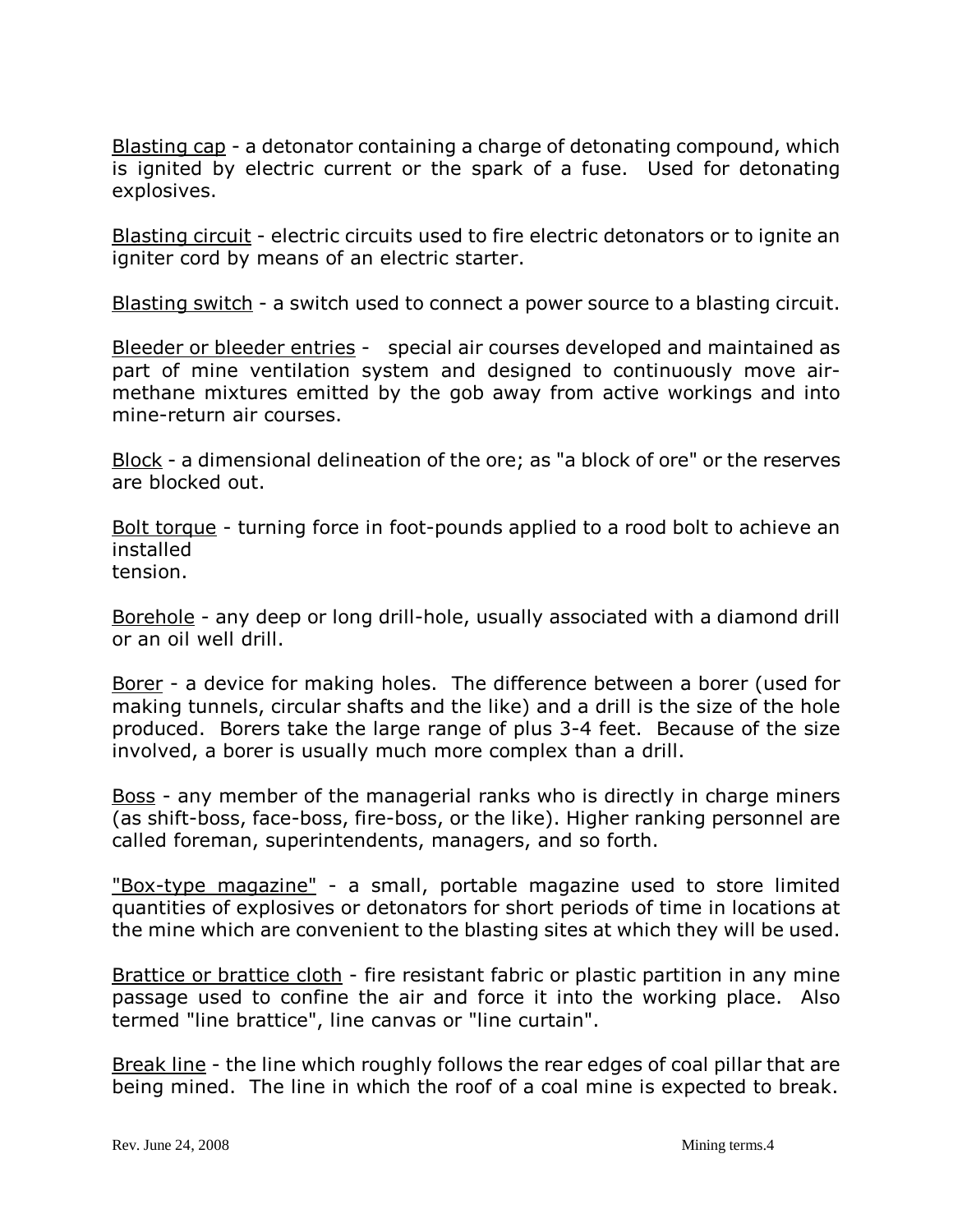Breakthrough - a passage for ventilation which is cut through the pillars between rooms.

Bridge carrier - a rubber tire mounted mobile conveyor, about 30 feet long. Used as an intermediate unit to create a system of articulated conveyors between a mining machine and a room or entry conveyor.

Bridge conveyor - a short conveyor hung from the boom of a mining or loading machine, with the other end attached to a receiving bin that dollies along a frame supported by the room or entry conveyor tail-piece. Thus, as the machine boom moves, the bridge conveyor keeps it in constant connection with the tailpiece.

Bruising - digging up the bottom or taking down the top to give more headroom in roadways.

Bug dust - the fine particles of coal or other material resulting from the boring or cutting of the coal face by drill machine.

Bump or Burst - a violent dislocation of the mine workings, which is attributed to high stresses in the rock surrounding the workings.

Butt cleat - a short, poorly defined vertical cleavage plane in a coal seam, usually at right angles to the long face cleat.

Butt entry - a coal mining term that has different meanings in different locations. It can be synonymous with panel entry, sub-main entry, or in its older sense it refers to an entry that is "butt" on to the coal cleavage (that is, at right angles to the face).

Cage - in a mine shaft, the device, similar to an elevator car, that is used for hoisting men and materials.

Cannel coal - a massive, non-caking block coal with a fine even grain and a conchoidal fracture which has a high percentage of hydrogen, burns with a long, yellow flame, and is extremely easy to ignite.

Canopy - a protective cab on a mining machine.

Canvas - the term is usually applied to brattice cloth, which is a heavy canvas of cotton, hemp or flax, frequently fireproofed.

Cap - a miner's safety helmet.

Cap - a highly sensitive encapsulated explosive that is used to detonate larger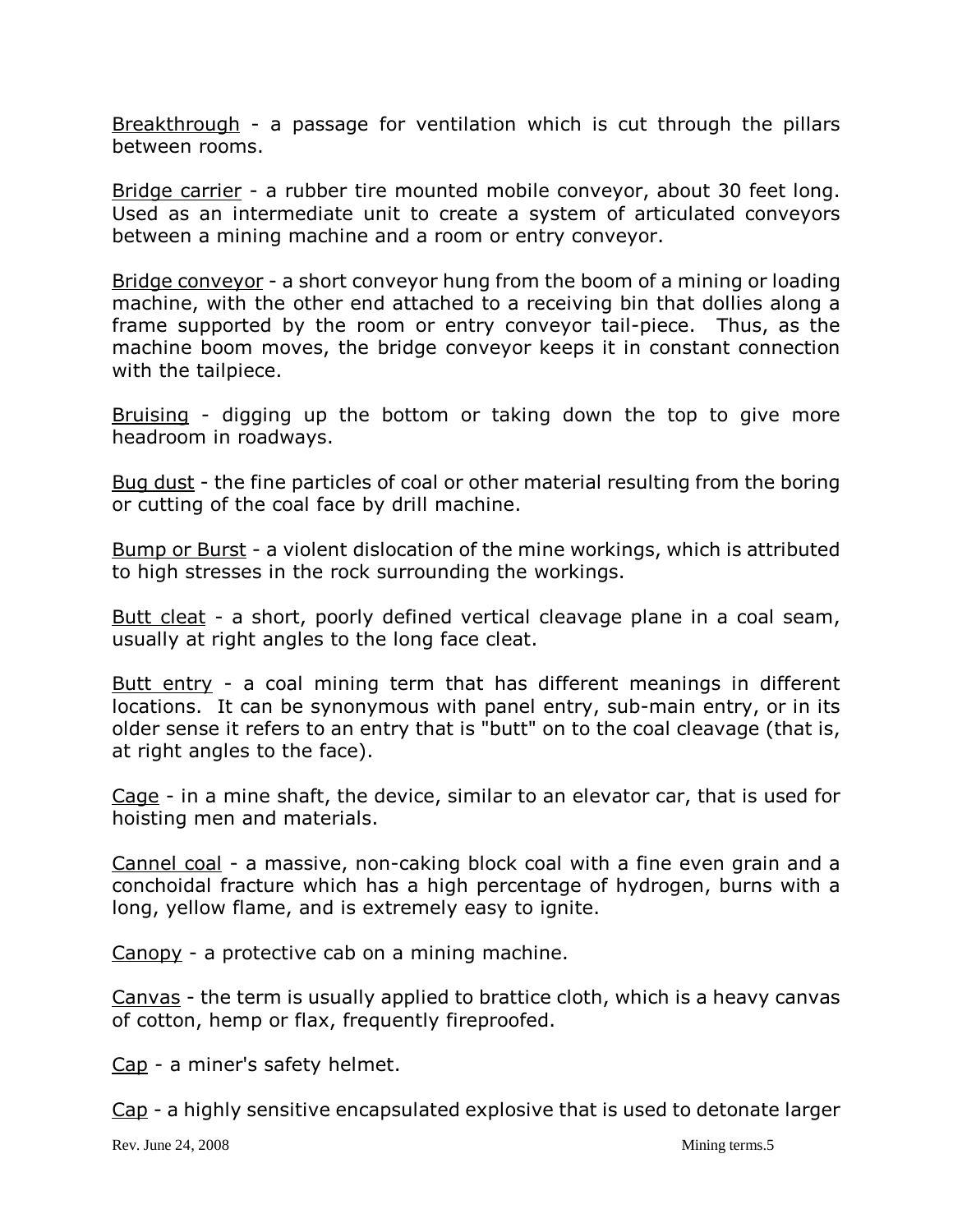but less sensitive explosives.

Cap block - a flat piece of wood inserted between the top of the prop and the roof to provide bearing support.

Car - a railway wagon, especially any of the wagons adapted to carrying coals ore and waste underground.

Car-dump - the mechanism for unloading a loaded car.

Carbide bit - more correctly cemented tungsten carbide. A cutting or drilling bit for rock or coal, made by fusing an insert of molded tungsten carbide to the cutting edge of a steel bit shank.

Cast - a directed throw; in strip-mining, the overburden is cast from the virgin ore or coal to the previously mined area.

Cave - a collapse of the mine workings.

Certified - a person who has passed an examination to do a required job.

Chain conveyor - a conveyor where the material is moved along solid paps (troughs) by the action of scraper cross bars attached to powered chains.

Chain pillar - the pillar of coal left to protect the gangway or entry and parallel airways.

Check curtain - sheet of brattice cloth lung across an airway to control passage of air current.

Chock - large hydraulic jacks used to support roof on longwall and shortwall mining systems. See *Crib*.

Chute - a structure designed to allow the gravity transfer of bulk soil. Often only the structure at the mouth of a pass or pocket is called a chute.

Clay vein - a body of claylike material that fills a void in a coal bed.

Cleat - the vertical cleavage of coal seems. The main set of joints along which coal breaks when mined.

Coal dust - particles of coal that can pass a No. 20 sieve.

Coal Mine - an area of land and all structures, facilities, machinery, tools, equipment, shafts, slopes, tunnels, excavations, and other property, real or

Rev. June 24, 2008 Mining terms.6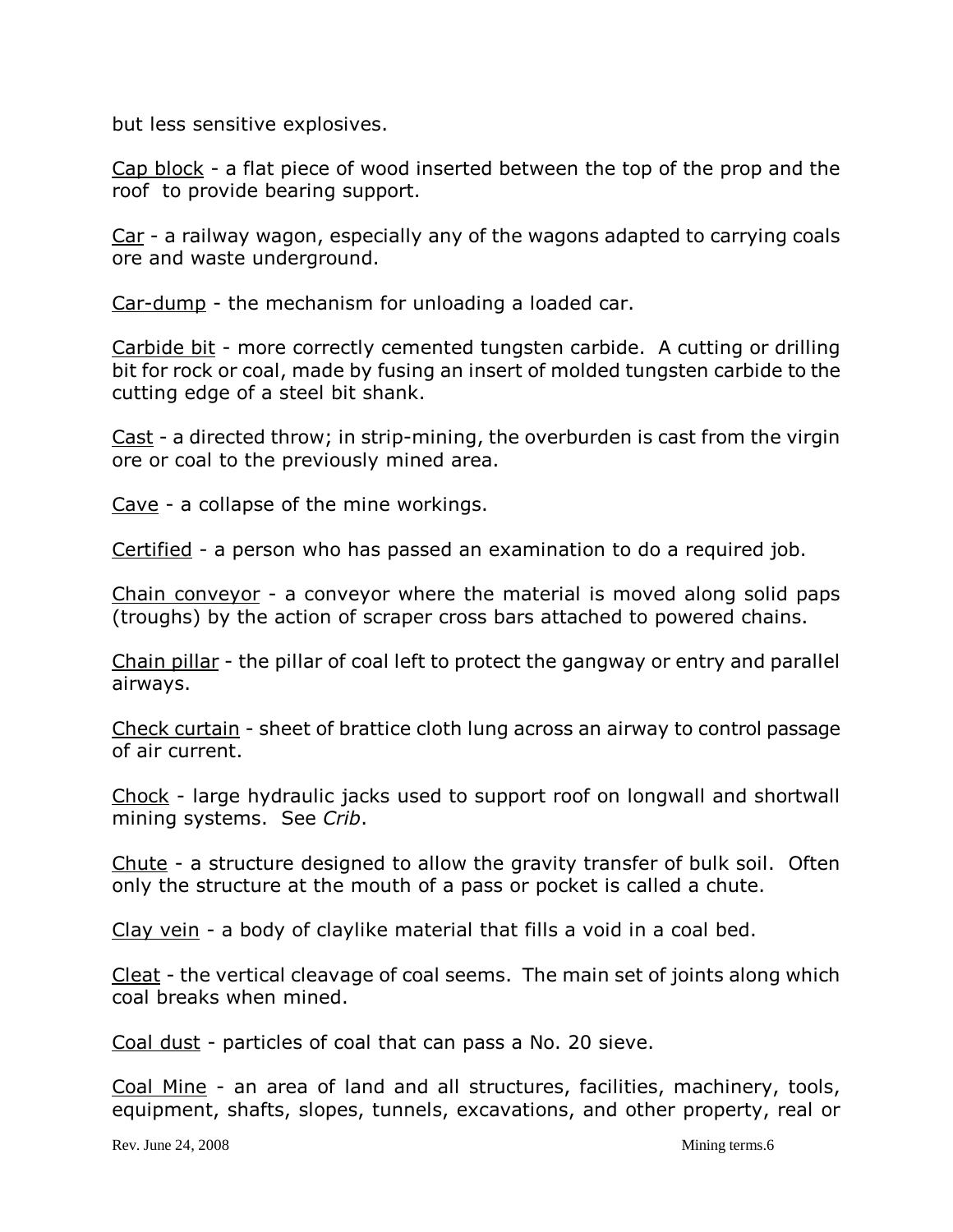personal, placed upon, under, or above the surface of such land by any person, used in, or to be used in, or resulting from, the work of extracting in such area bituminous coal, lignite, or anthracite from its natural deposits in the earth by any means or method, and the work of preparing the coal so extracted, and includes custom coal preparation facilities.

Collar - The term applied to the timbering or concrete around the mouth or top of a shaft.

Collar - see *Crossbar*.

Colliery - English name for coal mine.

Competent - a person that is capable of performing a given job, but not certified.

Component - (as applied to coal mining equipment) - an integral part of a machine that may be removed from the machine in its entirety.

Continuous miner - a machine that constantly extracts ore (usually, but not always, coal) while it loads it. This is differentiated from a conventional, or cyclic, unit which must stop the extraction process in order for loading to commence.

Continuous mining - any coal mining process that tears the coal from the face mechanically, and loads continuously, thus eliminating the cycles of cutting, drilling, and shooting.

Contour - an imaginary line which connects all points on a surface having the same elevation.

Conventional mining - an older system than continuous mining, using the cyclical operations of cutting, drilling, shooting, and loading.

Conveyor - an apparatus for moving material from one point to another in a continuous fashion. This is accomplished with endless (that is, looped) procession of hooks, buckets, wide rubber belt, or the like.

Core - the innermost portion; in this case, the cylindrical rock sample produced by the cutting action of a diamond drill.

Cover - the overburden on any deposit.

Creep - the forcing of pillars into soft bottom by the weight of a strong roof. In surface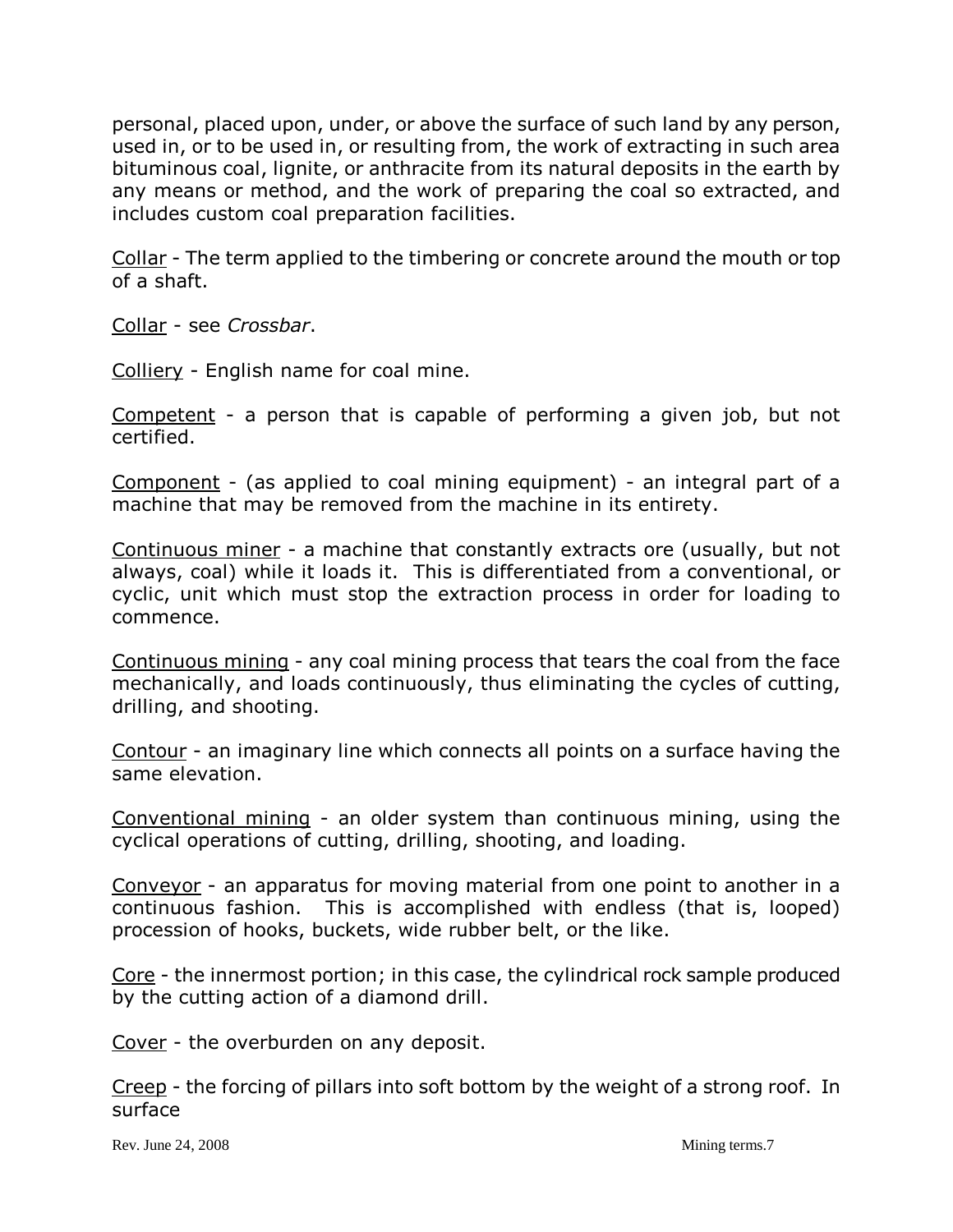mining, a very slow movement of slopes downhill.

Crib - a roof support of prop timbers or ties, laid in alternate cross layers, logsabin style. It may or may not be filled with debris. Also called a chock or cog.

Crop coal - coal at the outcrop of the seam. It is usually considered of inferior quality due to partial oxidation, although this is not always true.

Crossbar - the horizontal member of a roof timber set supported by props located either on roadways or at the face.

Crosscut - a passageway driven between the entry and its parallel air course or air courses for ventilation purposes. Also, a tunnel driven from one seam to another through or across the intervening measures; sometimes called Crosscut Tunnel. In vein mining, it is an entry perpendicular to the vein.

Cross entry - an entry running at an angle with the main entry.

Cut - in coal mining, to mechanically slice a coal seam.

Cutter - a machine usually used in coal that will cut a 3 to 4-inch slot. The slot provides room toward which the coal can be broken from the seam. Also applies to the men who operate the machines, and to those men engaged in the cutting of coal by pick or drill.

Cutter bar - that portion of a coal cutter which provides the track for the cutter chain.

Cycle mining - a system of mining in more than one working place where a miner takes a lift from the face and moves to another face while permanent roof support is established in the provisions working face.

Detectors - specialized chemical or electronic instruments used to determine gases.

Detonator - a device containing a small detonating charge that is used for detonating an explosive, including, but not limited to blasting caps, exploiters, electric detonators, and delay electric blasting caps.

Development - the work one on a mine after exploration to provide access to the ore and to provide haulage ways for the exploitation period.

Diamond drill - a rotary drill used for long holes and exploratory work that is typified by industrial diamonds set into the bit to give it hardness. The bit is a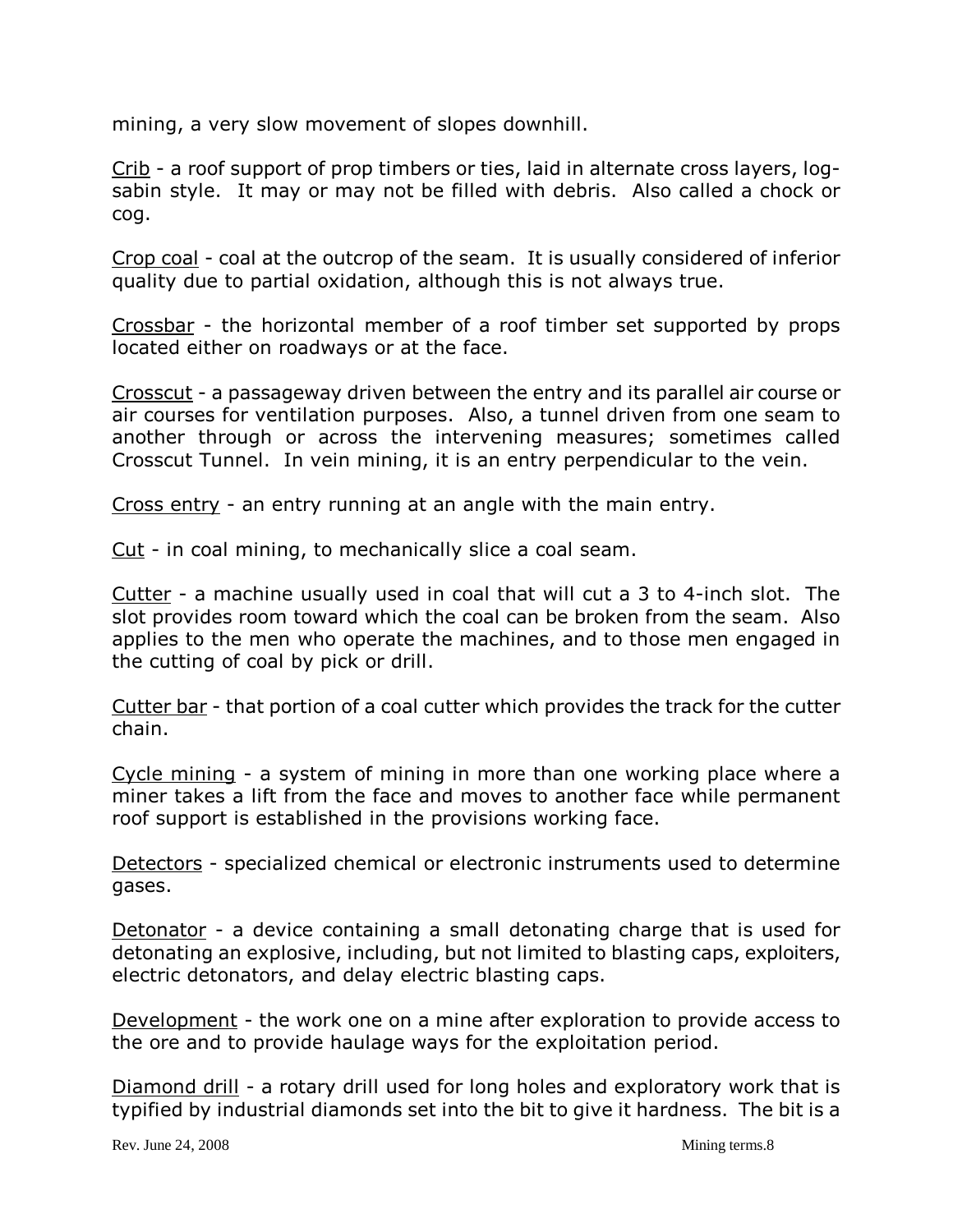hollow cylinder so that as it cuts it leaves a cylindrical core or sample behind.

Diffusion - blending of a gas and air resulting in a homogeneous mixture. Because of two or more gases.

Diffuser fan - fan mounted on continuous miner to assist and direct air delivery from machine to the face.

Dip - the inclination of a geologic structure (bed, vein, fault, etc.) from the horizontal; dip is always measured downwards at right angles to the strike. The complement of dip is called hade in older mining literature.

Disabling injury - any work injury which does not result in death but which either results in any permanent impairment to the injured person or causes the injured person to lose one full day or more from work after the day of injury.

Draw slate - a soft slate, shale, or rock from 2 to 24 inches thick located immediately above certain coal scams, which falls quite easily when-the coal support is withdrawn.

Dilute - to lower concentration of a mixture; in this case, concentration of any hazardous gas in mine air by addition of fresh intake air.

Drift (coal) - entry above water level and generally on the slope of a hill driven horizontally into the coal seam.

Drifter - a durable and heavy rotary - percussion drill used to create the many holes necessary for a good drift round.

Drill - a machine utilizing rotation, percussion (hammering) or a combination of both to make

holes. If the hole is much over 1-2 feet in diameter, the machine is called a borer.

Drilling - the using of such a machine to create holes for exploration or for loading with explosives.

Down-cast - refers to a ventilation shaft where the flow of air is downwards, into the mine.

Dummy - a paper bag filled with sand, clay, etc., used for stemming a charged hole.

Dump - to unload, specifically a load of ore coal or waste; the mechanism for unloading, as a car dump (sometimes called triple); or the pile created by such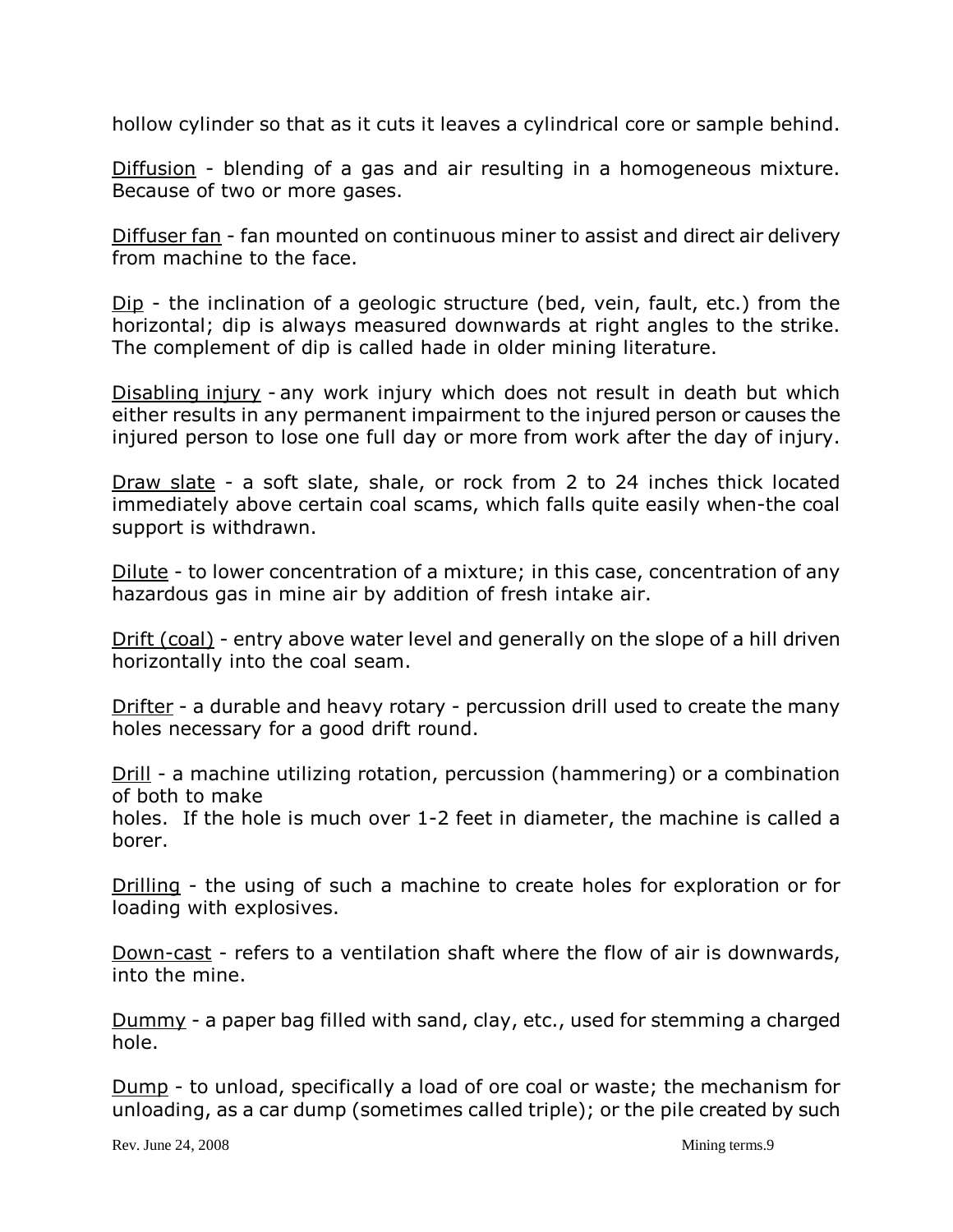unloading, as a waste dump (also called heap, pile, tip, etc.).

Electrical grounding - to connect with the ground to made the earth part of circuit.

Entry - an underground passage used for haulage, ventilation, or as a manway; a coal heading; a working place where the coal is extracted from the seam in the initial mining.

Entry stumps - pillars of coal left at the mouths of rooms to support the road, entry, or gangway until the entry pillars are drawn.

Exploitation - this is the process of economic recovery or removal of the developed mineral body.

Exploration - the search for mineral deposits and the work done or establishing the extent of a mineral deposit.

Explosive - any rapidly combustive or expanding substance. The energy released during this rapid combustion or expansion can be used to break coal or shale.

Face - the principle operating place in a mine. The working place where fresh ore or coal is exposed and being extracted. A mine may have many operating faces.

Face cleat - the principle cleavage plane or joint, at right angles to stratification of the coal seam.

Face conveyor - any conveyor used parallel to a working face which delivers cost into another conveyor or into a car.

Fall - a mass of roof rock or coal from the side which has fallen in a part of a mine.

Fan booster - a large fan installed in the main air current, and thus in tandem with the main fan. Generally forbidden in coal mines.

Fan drift - a short tunnel or passage leading from the top of the air shaft to the fan.

Fan signal - automation device designed to give alarm if main fan slows down or stops.

Fatal injury - any work injury resulting in death regardless of the time

Rev. June 24, 2008 Mining terms.10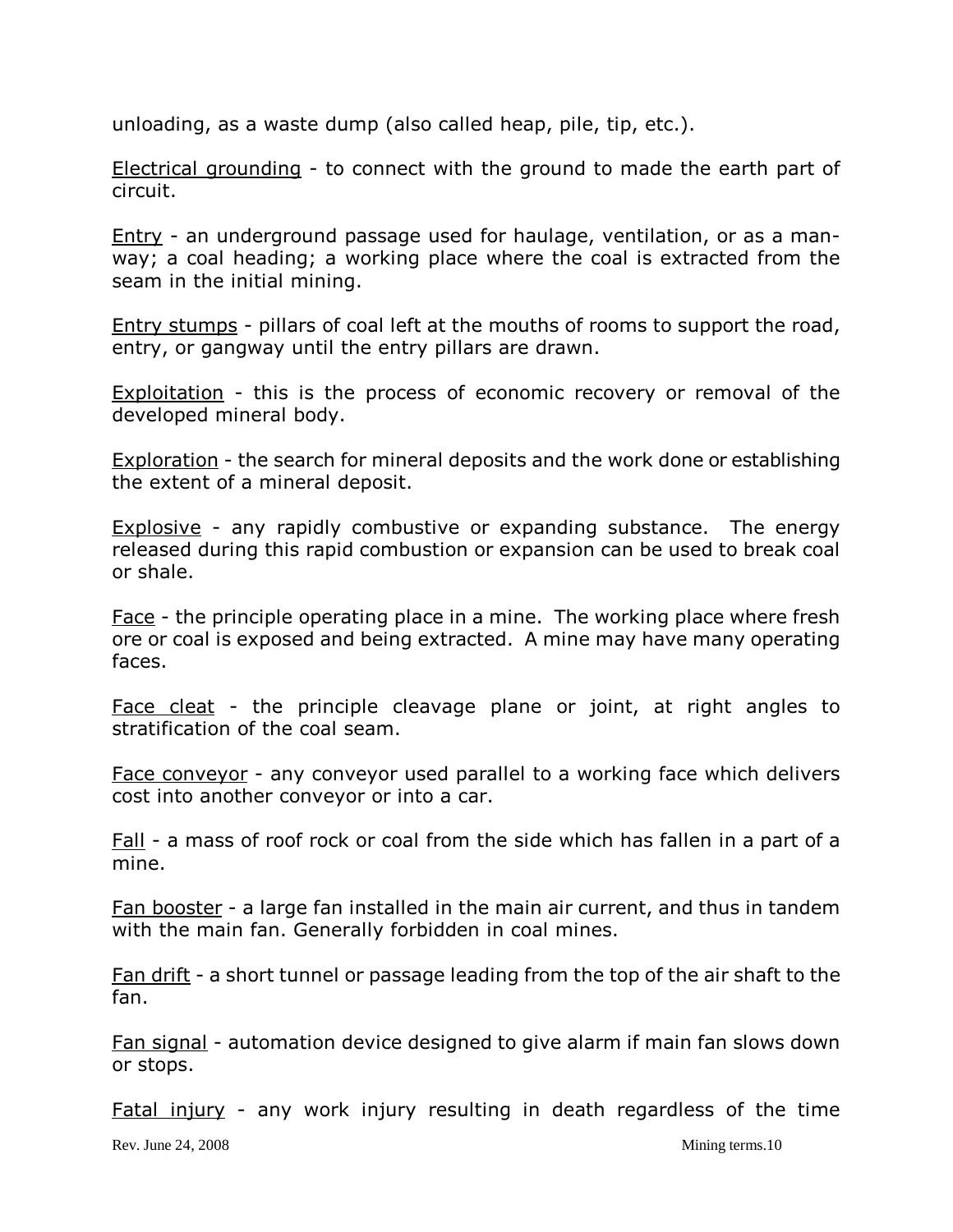intervening between injury and death.

Fault - slip-surface between two portions of the earth's surface that have moved relative to each other. A fault is a failure surface and is evident of high earth stresses.

Feeder - a machine that feeds coal onto a conveyor belt evenly.

Fill - any material that is out back in place of the extracted ore to provide ground support.

Firedamp - the combustible gas, methane, CH. Also, the explosive methane air mixtures with between **5** and **15** percent methane.

First Aid - emergency care of a person who is ill or injured to prevent death, further injury or relieve pain and counteract shock until medical aid is obtained.

Fish plates - the metal bars used to join rails of a track where they meet to form a joint. Also called splice bars.

Fissure - an extensive crack, break, or fracture in the rocks.

Fixed carbon - that part of the carbon which remains behind when coal is heated in a closed vessel until all of the volatile matter is driven off.

Flame resistant - any material that resists combustion.

Flash point - the minimum temperature at which sufficient vapor is released by a liquid or solid to form a flammable vapor-air mixture at atmospheric pressure.

Flight - the metal strap or cross bar attached to the drag chain of a chain-andflight conveyor.

Float dust - fine coal-dust particles carried in suspension by air currents and eventually deposited in return entries. Coal dust consisting of particles of coal that can pass through a No. 200 sieve.

Floor - any material that is put back in place of the extracted ore to provide ground support.

Floor section - [also, tail section] a term used in both belt and chain conveyor work to designate that portion of the conveyor at the extreme opposite end from the delivery point. In either type of conveyor it consists of a frame and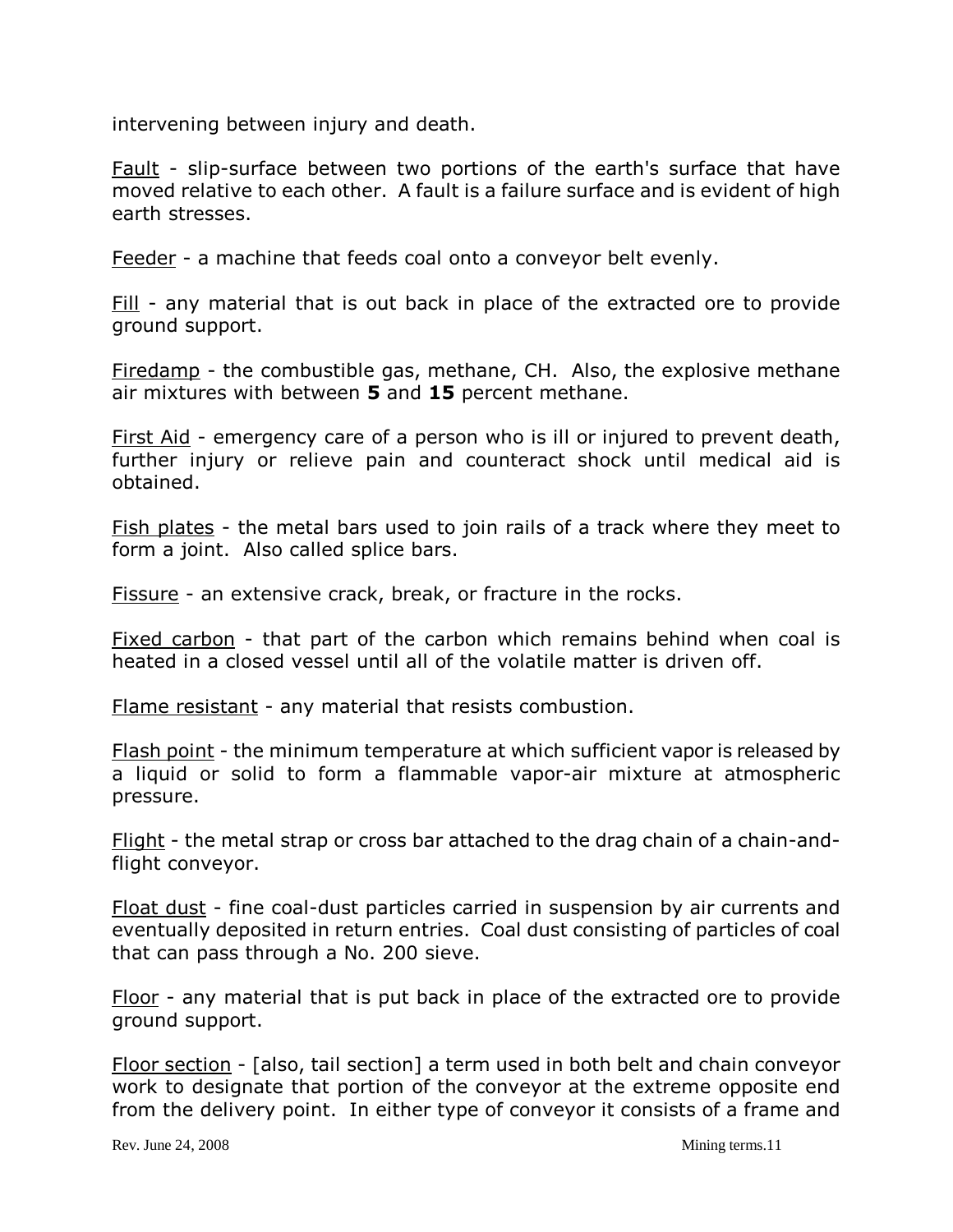either a sprocket or a drum on which the chain or belt travel, plus such other devices as may be required for adjusting belt or chain tension.

Fossil - remains, impression, or trace of an animal or plant of past geologic ages preserved in the earth's crust.

Fuse - a cord-like substance used in the ignition of explosives. Black powder is entrained in the cord and when lit burns along the cord at a set rate. A fuse can be used safely to ignite a cap, which is the primer for an explosive.

Gate - an English coal mining term for entry.

Gathering conveyor - any conveyor which is used to gather coal from other conveyors and deliver it either into mine cars or onto another conveyor. The term is frequently or onto another conveyor. The term is frequently used with belt conveyors placed in entries where a number of room conveyors deliver coal onto the belt.

Gob - the term applied to that part of the mine from which the coal has been removed and the

space more or less filled up with waste. Also, the loose waste in mine. Also called gaof.

Guard boards - Boards placed alongside and extending below trolley and other power wires which are not more than 6 feet above the rail at crossings where men and animals must pass under, to protect them from contact with the power wires.

Guard rails - an additional rail placed beside the track rail in service to compel the flange of the wheels to run close to the latter in crossing over from points or entering switches.

Guide idler - see *Belt Idler*.

Gunite - a cement applied by spraying to the roof and sides of a mine passage.

Hade - See *Dip*.

Haulage - the horizontal transport of ore, coal, supplies and waste. The vertical transport of the same is called hoisting.

Haulageway - any underground entry or passageway that is designed for this transport, usually by the installation of track or a belt conveyor.

Head - the pressure in fact of water column. Also, that part of the fact

Rev. June 24, 2008 Mining terms.12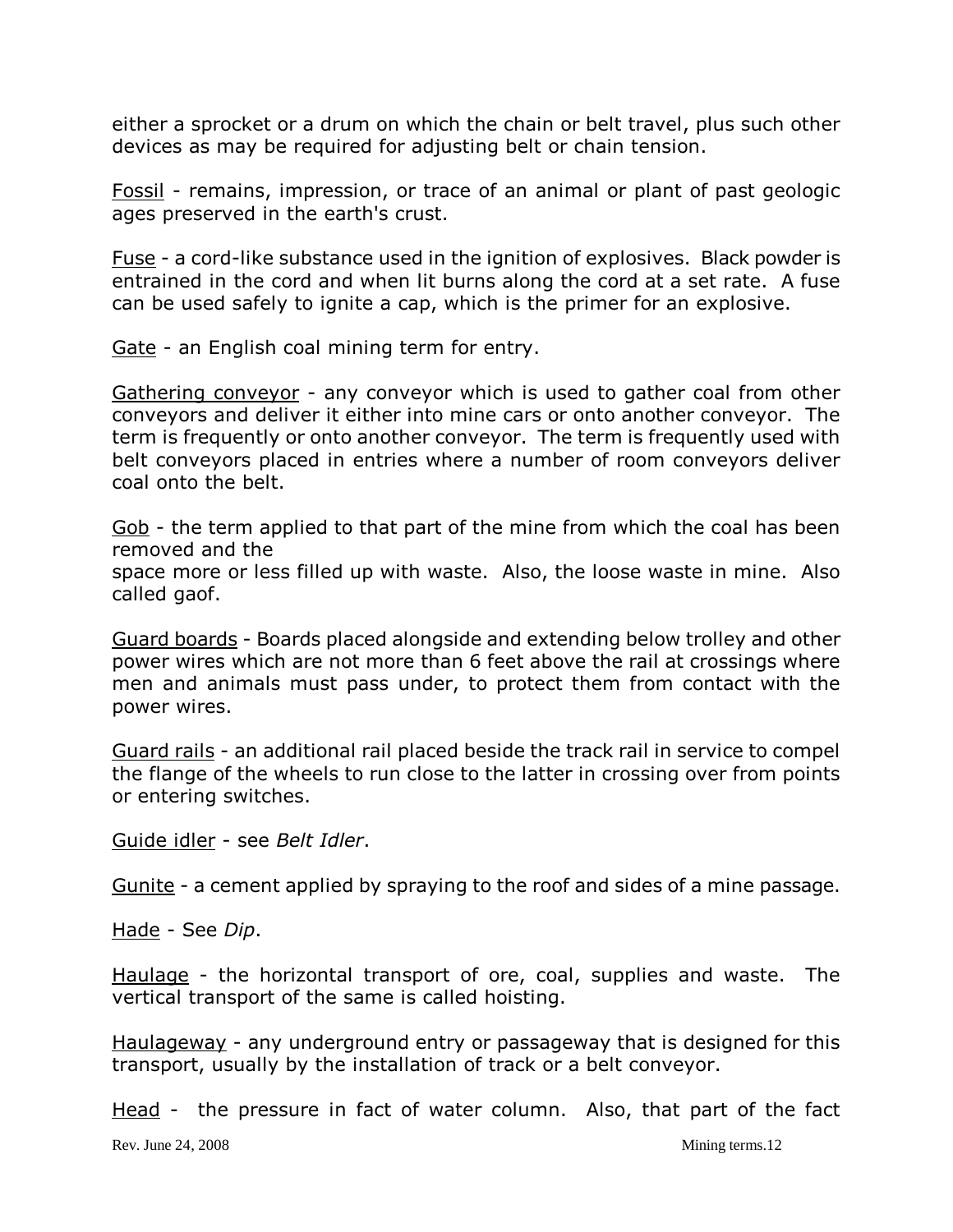nearest the roof.

Headframe - the structure surmounting the shaft which supports the hoist rope pulley, and often the hoist itself.

Head section - a term used in both belt and chain conveyor work to designate that portion of the conveyor used for discharging the coal.

Heaving - applied to the rising of the bottom after removal of the coal.

Hogback - a sharp rise in the floor a seam.

Horseback - a mass of material with a slippery surface in the roof; shaped like horse's back.

Hoist - the mechanism for reeling in the hoist rope; the hoisting prime mover; called winder in English.

Hydraulic - of or pertaining to fluids in motion. Hydraulic cement has composition which permits it to set quickly under water. Hydraulic jacks lift through the force transmitted to the movable part of the jack by liquid. Hydraulic control refers to the mechanical control of various parts of machines, such as coal cutters, loaders, etc. through the operation or action of hydraulic cylinders.

Hydrocarbon - a chemical compound containing only hydrogen and carbon.

Inby - in the direction of the working face.

Incline - any entry to a mine that is not vertical (shaft) or horizontal (adit). Often incline is reserved for those entries that are too steep for a belt conveyor (+ 17 - 18), in which case a hoist and guide rails are employed. A beltconveyor incline in termed a slope.

Intake - the passage through which fresh air is drawn or forced into a mine or to a section of a mine.

Intermediate section - a term used in belt and chain conveyor work to designate a section of the conveyor frame occupying a position between the head and foot sections.

Jackleg - a percussion drill used for drifting or stopping that is mounted on a telescopic leg which has an extension of about 8 feet. The leg and machine are hinged so that the drill need not be in the same direction as the leg.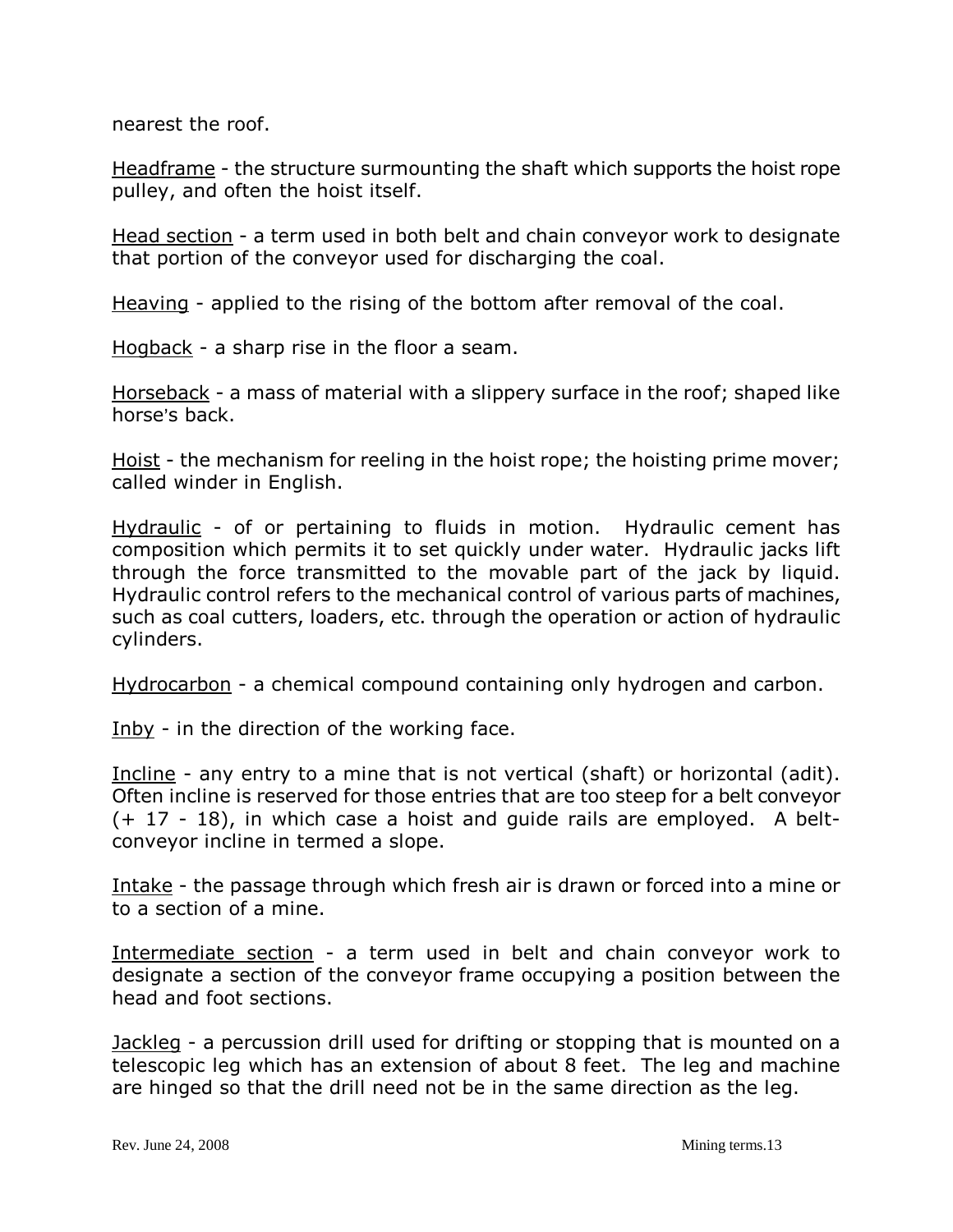Job Safety Analysis - a job breakdown that gives a safe, efficient job procedure.

Jumbo - a drill carriage on which several drills of drifter type are mounted.

Kettle bottom - a smooth, rounded piece of rock, cylindrical in shape, which may drop out of a roof of a mine without warning. The origin of this feature is thought to be the remains of the stump of a tree which has been replaced by sediments so that the original form has been rather preserved.

Kerf - the undercut of a coal face.

Lagging - boards, 2-3" thick and 8-12" wide, originally used to lag-in, or enclose, a timber set.

Lamp - the electric cap lamp worn for visibility.

Lamp - the flame safety lamp used in coal mines to detect methane gas concentrations and oxygen deficiencies.

Lease - an agreement between the owner of mineralized land and a mining operator allowing the operator to remove the ore for a rental consideration called a royalty.

Lift - the amount of coal obtained in one mining cycle from a continuous miner.

Lignite - a brownish-black coal in which the vegetal material has been altered more than in the case of peat but not as much as in sub-bituminous coal.

Load - the act of placing explosives in a drill hole.

Load - the act of transferring broken material into a haulage device.

Loading machine - any device for transferring broken or blasted, ore or coal rock into the haulage equipment.

Longwall - a system of mining coal in which all of the coal is removed except the shaft pillars and sometimes the main-road pillars; characterized by its breadth (300-10001) and by its continuous nature.

Loose coal - coal fragments larger in size than coal dust.

Low voltage - up to and including 660 volts (Federal).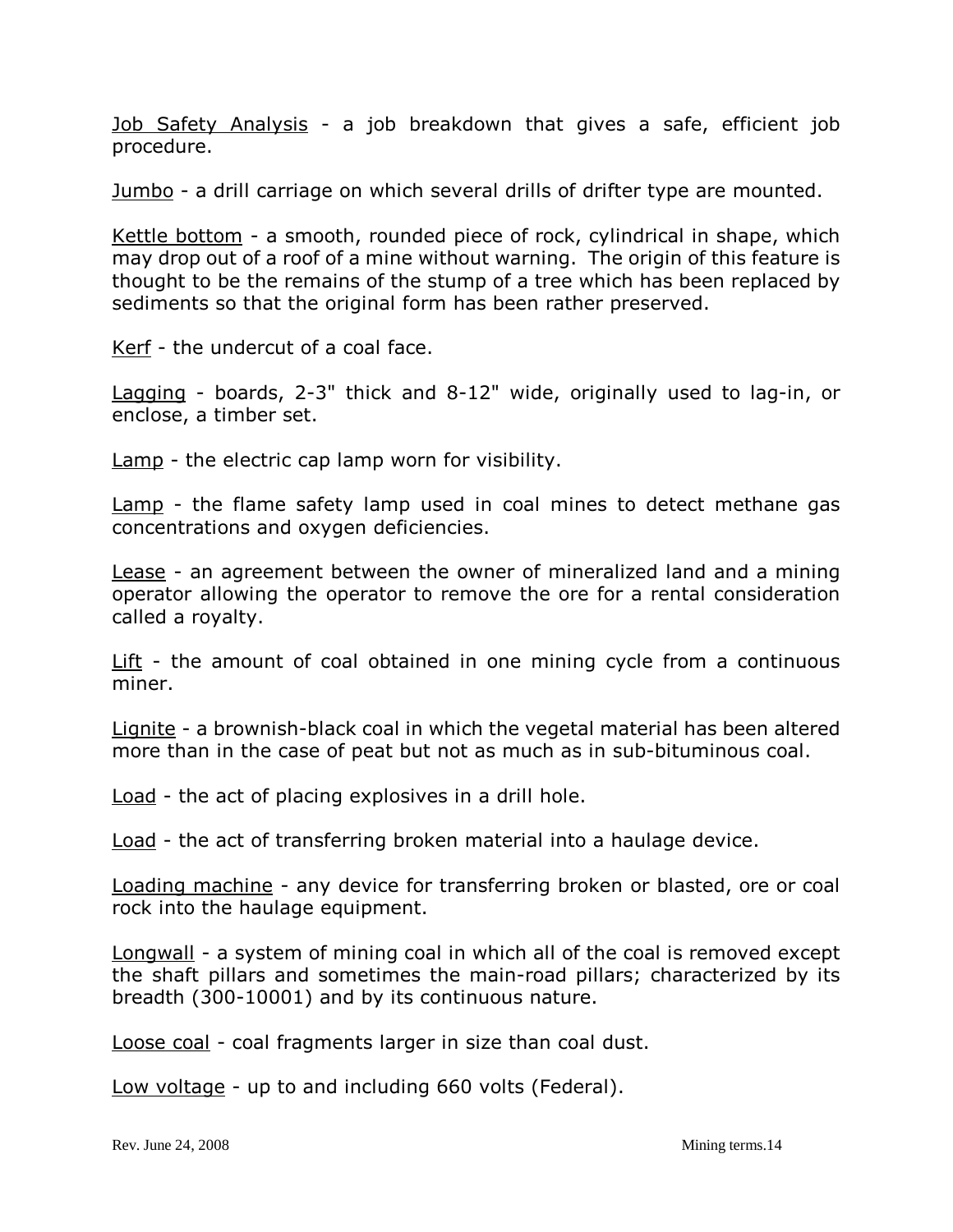MESA - Mining Enforcement Safety Administration.

MRE instrument - the gravimetric dust sampler with four channel horizontal elutriator developed by the Mining Research Establishment of the National Coal Board, London, England.

Main entry - a main haulage road. Where the coal has cleats, main entries are driven a right angles to the face cleats.

Main fan - mechanical ventilator installed at surface; operated either exhausting or blowing to induce airflow through mine roadways and workings.

Manhole - a refuge hole constructed in the side of a gangway, tunnel, or slope; five feet or more deep, not more than four feet wide, and six feet high or the height of the seam.

Manifold system - auxiliary ventilating system by which all faces are ventilated simultaneously with one auxiliary fan installation.

Mantrip - transportation of men, by rail or rubber tire, to and from work area.

Manway - an entry used exclusively for men to travel from the shaft bottom or drift mouth to

the working section; it is always on the intake air in gassy mines. Also, a small passage at one side or both sides of a breast, used as a traveling way for the miner, and sometimes as an airway, or chute, or both.

Methane (CH4) - the most common explosive gas found in coal mines; it is tasteless, colorless, odorless, and nontoxic. Methane mixtures are called "firedamp."

Methane monitor - an electronic detector mounted or a piece of mining equipment that detects and monitors methane.

Mine - an economically viable plant for the extraction of minerals from the earth. A mine includes all the equipment, structures, and buildings involved in this process.

Mine roof - the layer of hardened clay, limestone, sandstone, or other material that lies over the coal bed; rock or other material above the coal seam.

Mine run - the unscreened coal, just as it is mined, less dirt and slate.

Mine ventilation - the provision of a directed flow of fresh and return air along all underground roadways, traveling roads, workings, and service parts.

Rev. June 24, 2008 Mining terms.15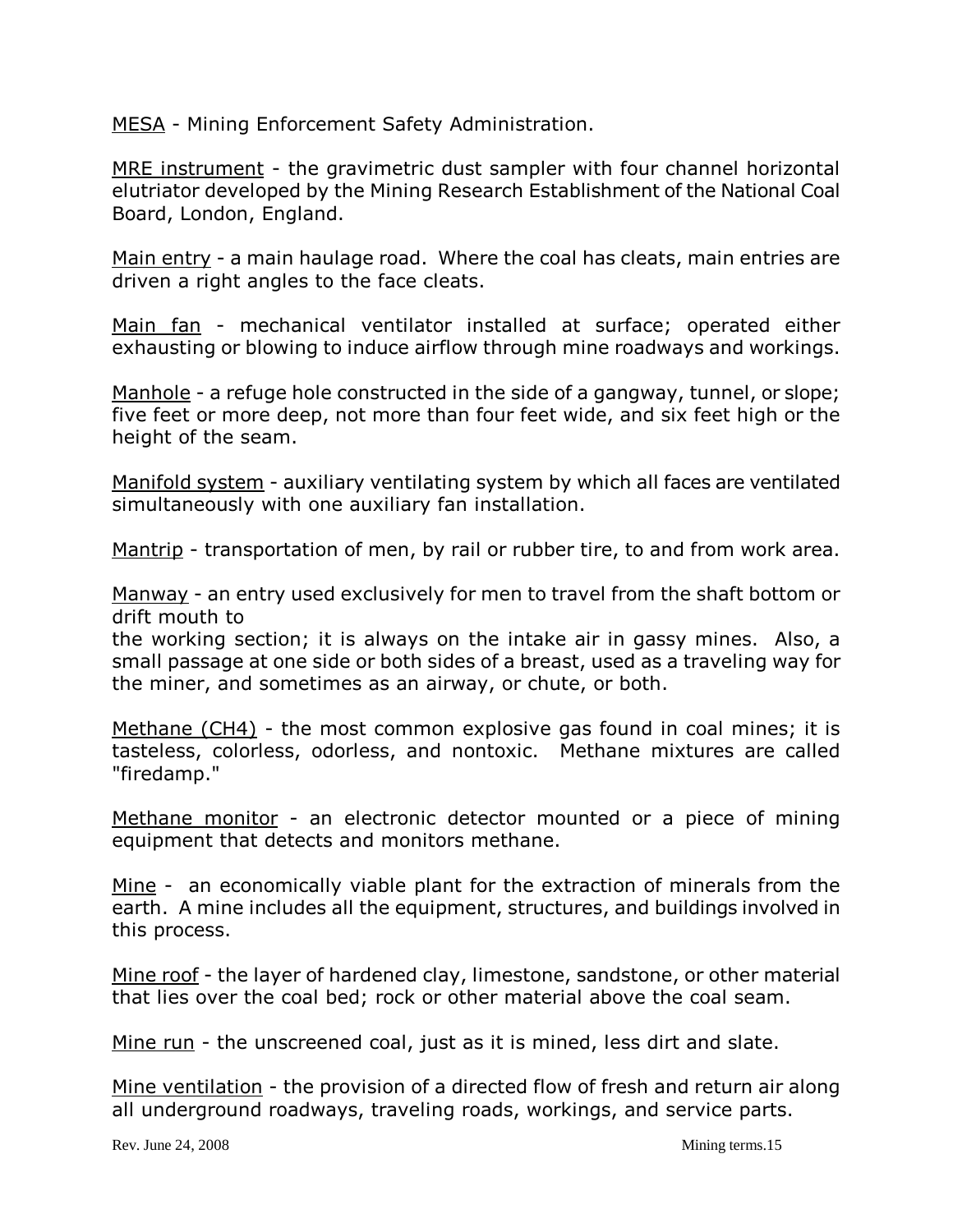Miner - any individual working in a mine.

Mining - any extractive process for the economic removal of minerals from the earth. Mining is a materials handling industry with the special function of transporting minerals from their natural place to a treatment plant.

Misfire - the complete or partial failure of a blasting charge to explode as planned.

Mud cap - a charge of high explosive fired in contact with the surface of a rock after being covered with a quantity of wet mud, wet earth, or sand, without any borehole being used. Also termed adobe, dobie, and sandblast (illegal in coal mining).

Natural ventilation - ventilation of a mine without the aid of fans or furnaces, the heat being imparted to the air by the strata, men, animals, etc., causing it to flow in one direction, or to ascent.

Nips - the devices at the end of the trailing cable to a mining machine used for connection the trailing cable to the trolley wire and ground.

Occupational illness - means any abnormal condition or disorder, other than one resulting from an occupational injury, caused by exposure to environmental factors associated with employment. It includes acute and chronic illnesses or diseases which may be caused by inhalation, absorption, ingestion, or direct contact.

Open end pillar - a method of mining pillars in which no stump is left; the pockets driven are open on the gob side and the roof is supported by timber.

Outby - nearer to the shaft, and hence farther from the working face. Toward the mine entrance. The opposite of inby.

Outcrop - the part of a stratum which comes to the surface. It may be visible or may be covered with a thin layer or earth.

Overburden - the material of any nature, consolidated or unconsolidated, that overlies a deposit.

Overcast - (Undercast) - enclosed airway which permits one air current to pass over (under) another without interruption.

Panel - a coal-mining block that generally comprises one operating unit.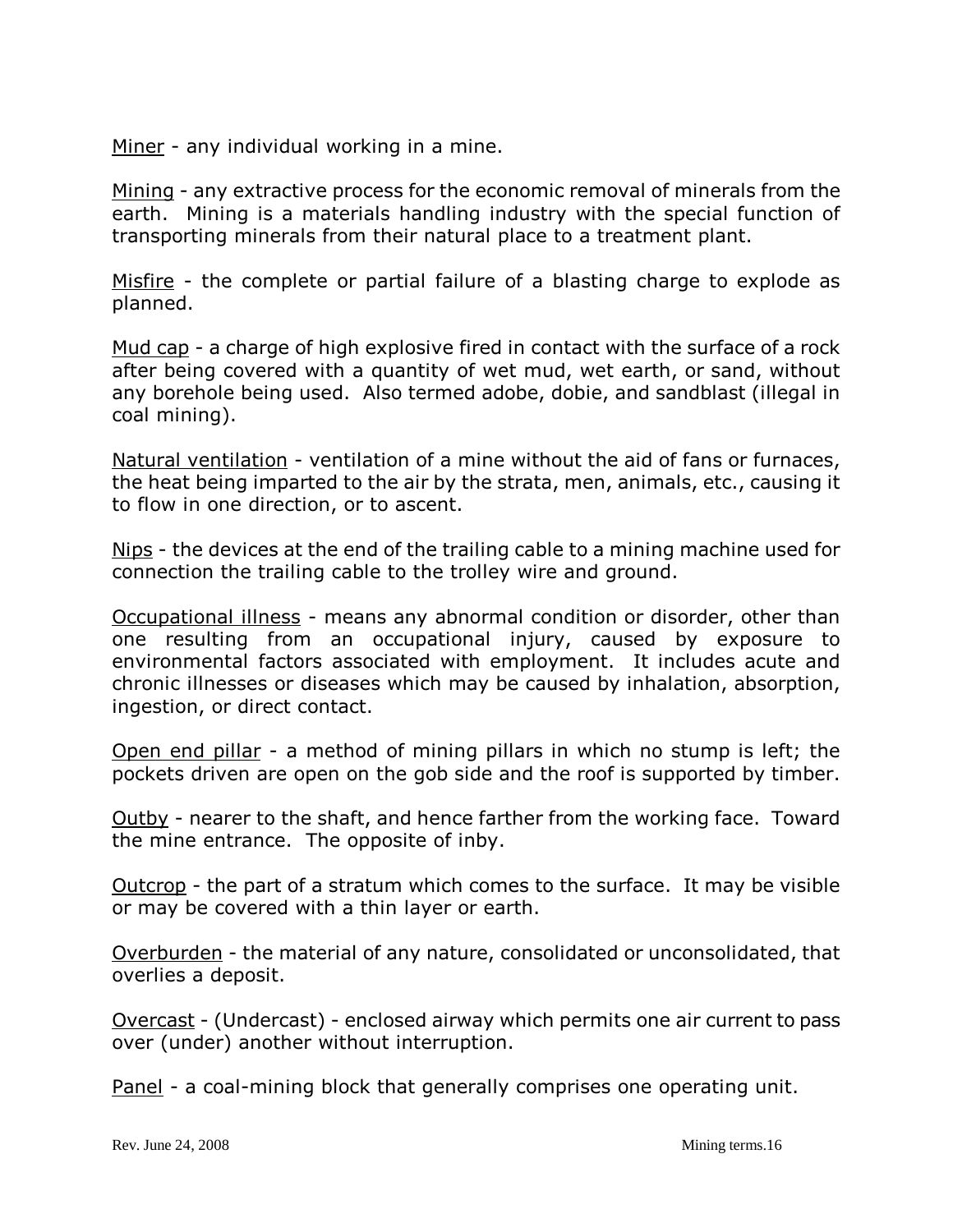Panel entry - the last branch of the haulage or entry system in a coal mine.

Panic bar - a switch, in the shape of a bar, used to cut power off at machine in case of an emergency.

Parting 1. a small joint in coal or rock dust.

- 2. a layer of rock in a coal seam.
- 3. a side track or turnout in a haulage road.

Peat - a dark-brown or black deposit resulting from the partial decomposition of vegetable matter in marshes and swamps. It is the first step in the formation of coal.

Percussion drill - a drill, usually air powered, that delivers its energy through a pounding or hammering action.

Permissible - that which is allowable or permitted. It is most widely applied to mine equipment and explosives of all kinds which are similar in all respects to samples that, have passed certain tests of the USB, and can be used with safety in accordance with specified conditions where hazards from explosive gas or coal dust exist.

Piggy-back - a bridge conveyor.

Pillar - an area of coal or ore left to support the overlying strata in a mine; sometimes left permanently to support surface works.

Pillar robbing - the systematic removal of the coal pillars between rooms or chambers to regulate the subsidence of the roof. Also termed bridging back the pillar, drawing the pillar, or pulling the pillar.

Pinch - a compression of the walls of a vein or the roof and floor of a coal seam so as to pinch out the coal.

Pinning - roof bolting.

Pitch - the inclination of a seam; the rise of a seam.

Pneumoconiosis - a chronic dust disease of the lung arising from breathing coal dust.

Portal - the structure surrounding the immediate entrance to a mine; the mouth of an audit or tunnel.

Portal bus - track mounted self-propelled personal carrier that carries 8-12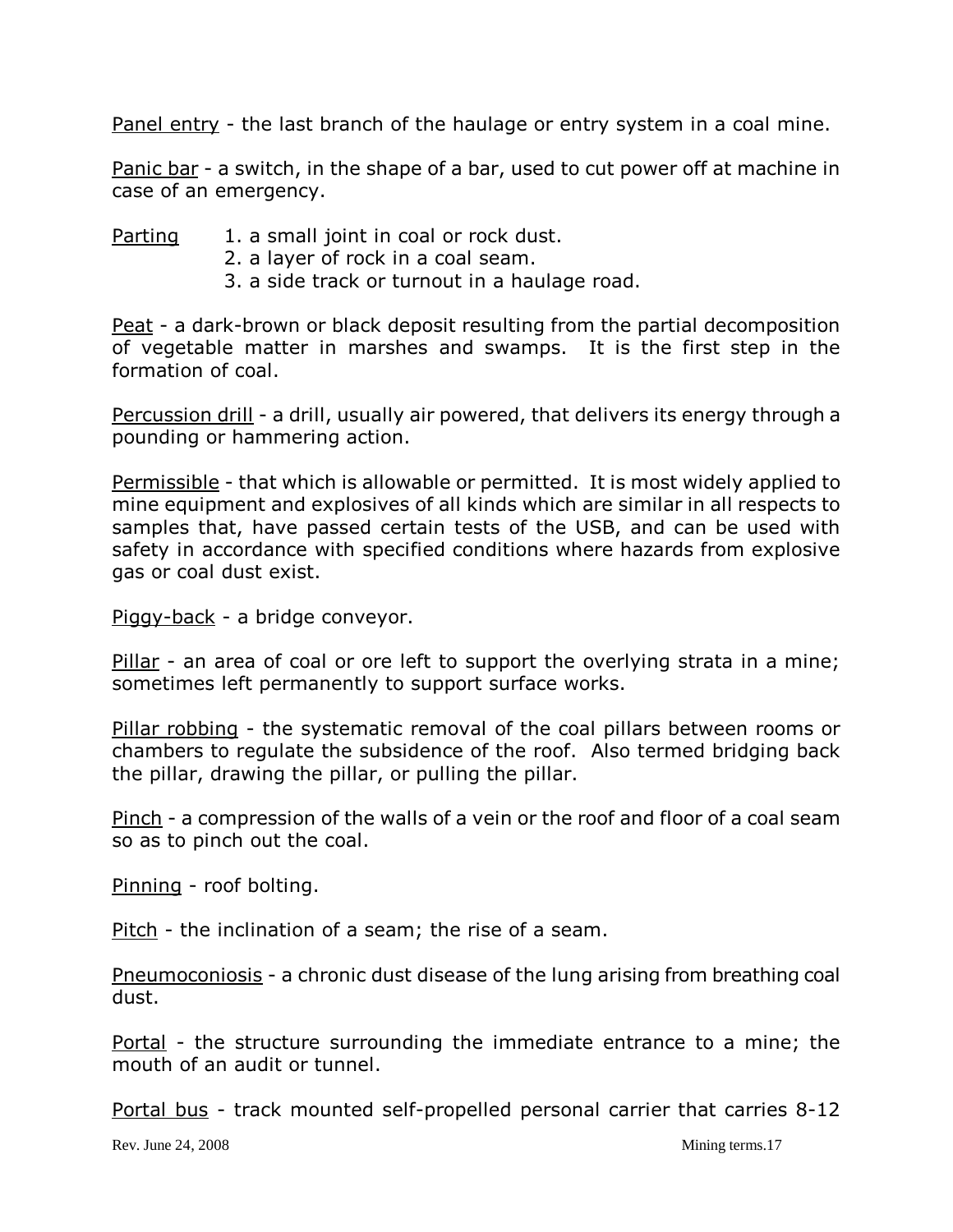people.

Post - the vertical number of a timber set.

Pot - a rounded mass of roof slate resembling an iron pot. It is separated from the other slate by mud cracks and is liable to fall without warning.

Preparation plant - a place where coal is cleaned, sized, and prepared for market.

Primary roof - the main roof above the immediate top; thickness may vary from a few to several thousand feet.

Primer (booster) - a package or cartridge of explosive which is designated specifically to transmit detonation to other explosives and which does not contain a detonator.

Prop - coal mining term for any single post used as roof support. Props may be timber of steel, if steel, screwed, yieldable, or hydraulic.

Proximate analysis - a physical, or non-chemical test of the constitution of coal. Not precise,

but very useful for determining the commercial value. Using the same sample (1 gram) under controlled heating at fixed temperatures and time periods, moisture, volatile matter, fixed carbon and ash content are successively determined. Sulphur and B.T.U. content are also generally reported with a proximate analysis.

Pyrite - a hard, heavy, shiny, yellow mineral FES2 or iron disulfide, generally in cubic crystals. Also called iron pyrites, fool's gold, sulphur balls. May be applied also to cooper pyrites, tin pyrites, etc., but iron pyrites is the most common sulphide found in coal mines.

Red dog - a non-volatile combustion product of the oxidation of coal or coal refuse. Most commonly applied to material resulting from in situ, uncontrolled burning of coal or coal refuse piles. It is similar to coal ash.

Regulator - device (wall, door) used to control the volume or less in size.

Resin bolting - the newest method of permanent roof support, where steel rods are grouted with resin.

Respirable dust sample - a sample collected with an approved coal mine dust sampler unit attached to a miner, carried by him or so positioned as to measure the concentration of respirable dust to which he is exposed, and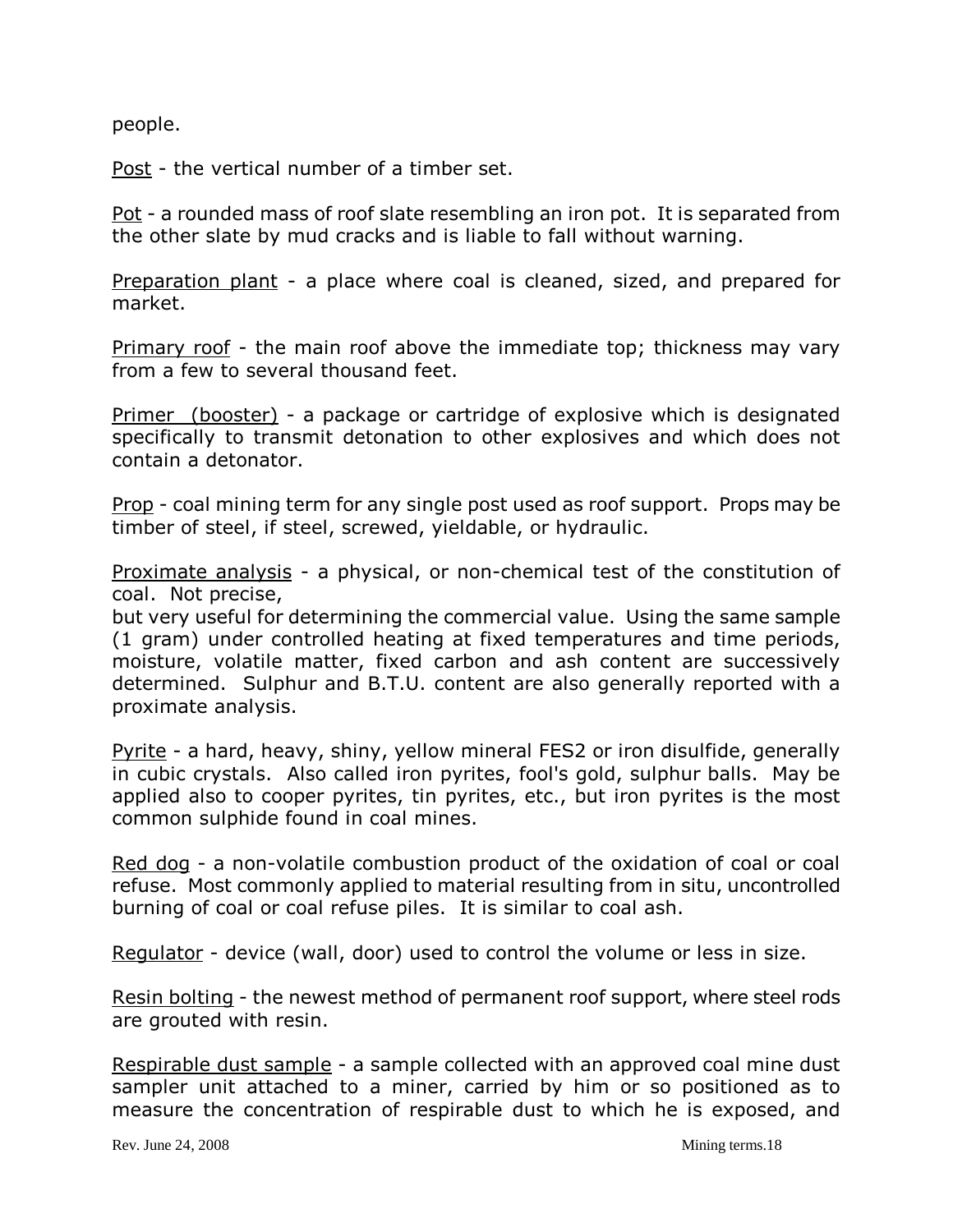operated continuously over an entire work shift of such miner.

Retreat - exploitation in the director opposite of development. Usually relative to the location of the main entry or shaft.

Retreating system - a system or robbing pillars in which the robbing line, or line through the

faces of the pillars being extracted, retreats from the boundary toward the shaft or mine mouth.

Return - the air course along which the ventilated air of the mine is returned or conducted to

the upcast shaft. The terms return airway and return air course are synonymous with return.

Return air - the air or ventilation that has passed through all the working faces of a split.

Return idler - the idler or roller underneath the cover or cover plates on which the conveyor

belt rides after the load which it was carrying has been dumped at the head section and it starts the return trip toward the foot section.

Rib - the side of a pillar or the wall of an entry. The solid coal on the side of any underground passage.

Rider - a thin seam of coal overlying a thicker one. Also, a person who rides with the trains of cars; crop rider, trip rider, swamper, etc.

Ripper - a coal, or other soft ore, extraction machine that works by tearing the coal from the face.

Roadway - an English coal mining term for entry.

Rob - to extract pillars of coal previously left for support.

Robbed out - that part of a mine from which the pillars have been removed.

Rock - definite combination of certain, usually non-economic, minerals.

Rockbolt or roofbolt - a long self-locking, steel bolt or a grouted wood or plastic rod that is used to pin less competent rock to more firm rock, thus providing for better ground support.

Roll - 1. a high place in the bottom or a low place in the too of a mine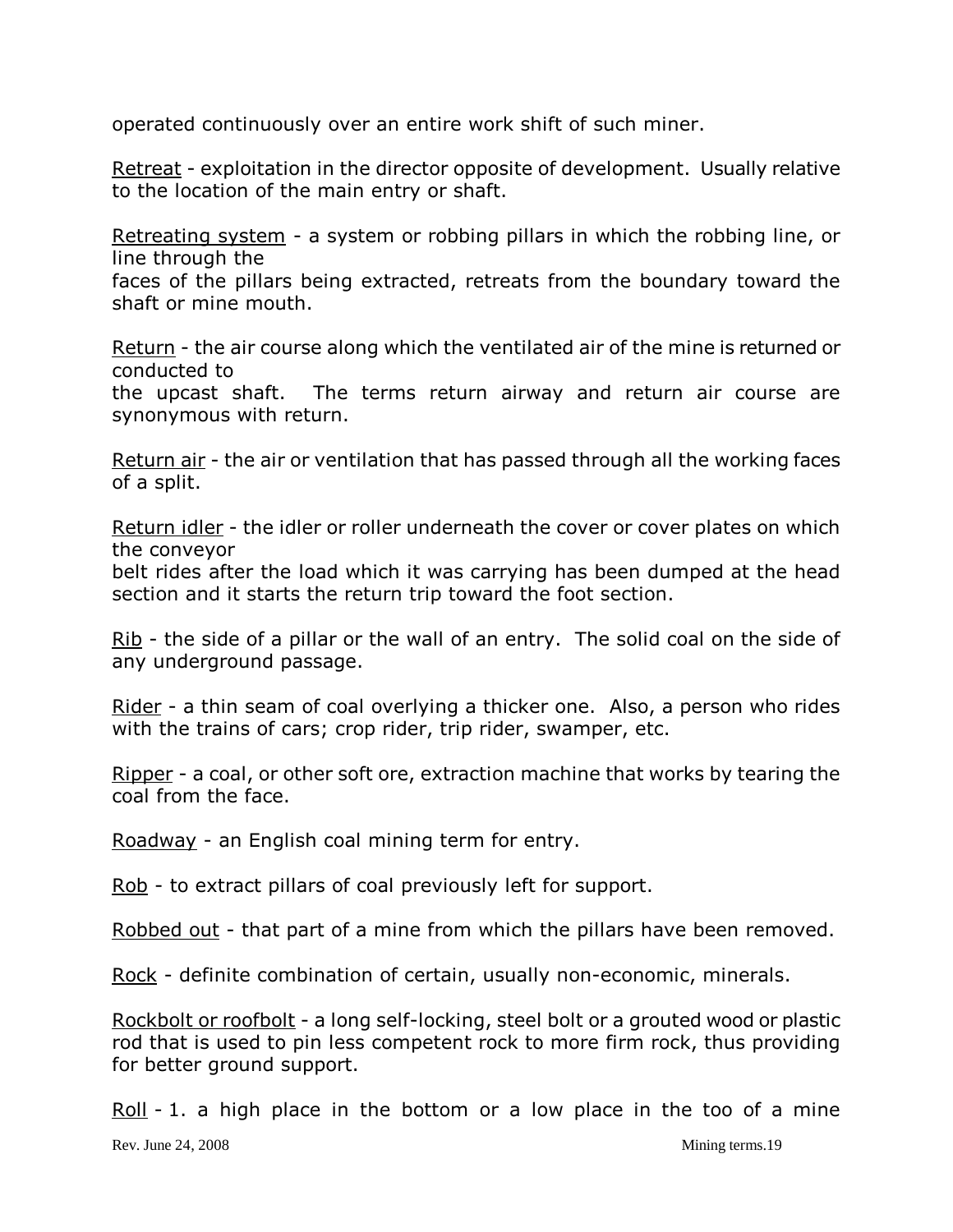passage.

2. a local thickening of roof or floor strata, causing thinning of a coal seam.

Roll Direction - a framework, safety canopy, or similar protection for operator when equipment overturns.

Roof - the stratum overlying a cool seam; the overhead surface of a coal working place.

Roof bolt or Rock bolt - a long steel bolt inserted in a drilled hole used to support mine roof; the unit consists of the bolt, steel bearing plate, and expansion shell.

Roof fall - a coal mine cave; especially in permanent areas such as entries.

Roof jack - a screw- or pump-type hydraulic extension post made of steel used as temporary support.

Roof plank - straight, solid wooden material having a minimum cross-section of eight square inches and minimum thickness of one inch. Used in conjunction with roof bolts for additional bearing surface in supporting the roof.

Roof sag - the sinking, bending, or curving especially in the middle, from weight or pressure.

Roof stress - unbalanced internal forces in the roof or sides created when coal is extracted.

Roof trusses - a combination of steel rods anchored into the roof to create zones of compression and tension forces and provide better support of weak roof and roof under wide areas.

Room - an exploitation area in certain types of coal mines; rooms are separated by pillars; a set of room pillars from a panel.

Room and pillar - a system of mining in which approximately half of the coal is mined advancing by driving side rooms off entries and leaving narrow pillars between. The pillar coal is removed by several robbing practices.

Room neck - the short passage from the entry to the room in which the miner works.

Rotary drill - a drill whose prime motion is rotation rather than percussion.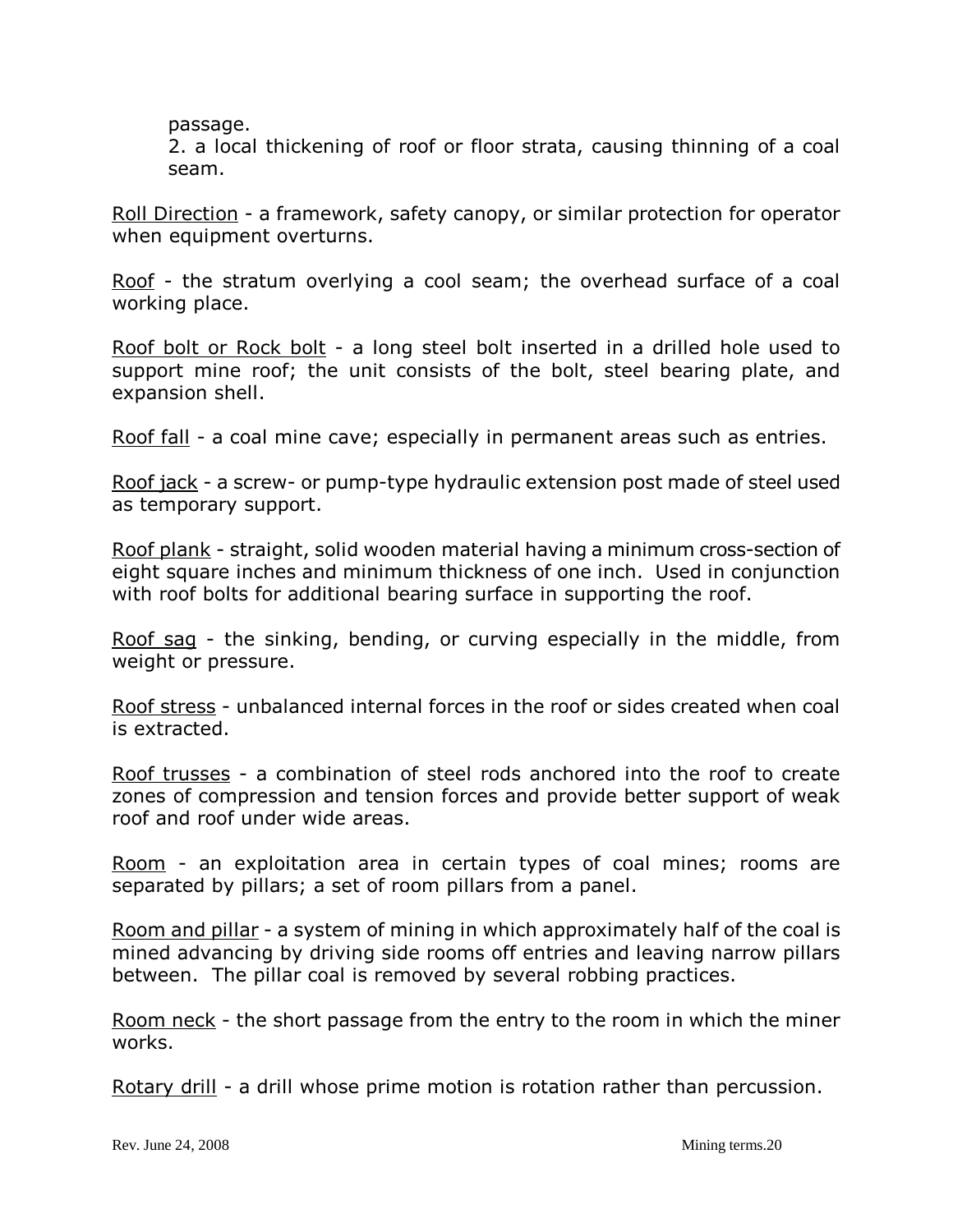Rubbing surface - the total area (top, bottom, and sides) or an airway.

Safety - a term only an individual can accomplish himself.

Safety can - an approved container, of not over 5 gallons capacity, having a spring-closing lid and spout cover.

Safety fuse - a train of powder enclosed in cotton, jute yearn, or waterproofing compounds, which burns at a uniform rate; used for firing a cap containing the detonating compound which in turn sets off the explosive charge.

Safety lamp - a lamp with steel wire gauze converting every opening from the inside to the outside so as to prevent the passage of flame should explosive gas be encountered.

Safety switch - a sectionalizing that also provides shunt protection in blasting circuits between the blasting switch and the shot area.

Sandstone - a sedimentary rock consisting of quartz sand united by some cement (by material such as iron oxide or calcium carbonate).

Scoop - a rubber tire, battery or diesel operated piece of equipment designed for cleaning runways and hauling supplies.

Seam - a stratum or bed or coal.

Secondary roof - the roof strata immediately above the coal bed, requiring support during the excavating of coal.

Self-contained Breathing Apparatus - a self-contained supply of oxygen used during rescue work of coal mine fires and explosions.

Self-rescuer - a small respirator that protects a miner against carbon monoxide.

Shaft - vertical opening through coal mine strata used for ventilation or drainage and/or for hoisting of men or materials.

Shale - a rock formed by consolidation of clay, mud, or silt; has a laminated structure; composed of minerals essentially unaltered since deposition.

Shearer - a mining machine for longwall faces that uses a rotating action to "shear" the material from the face as it progresses along the face.

Rev. June 24, 2008 Mining terms. 21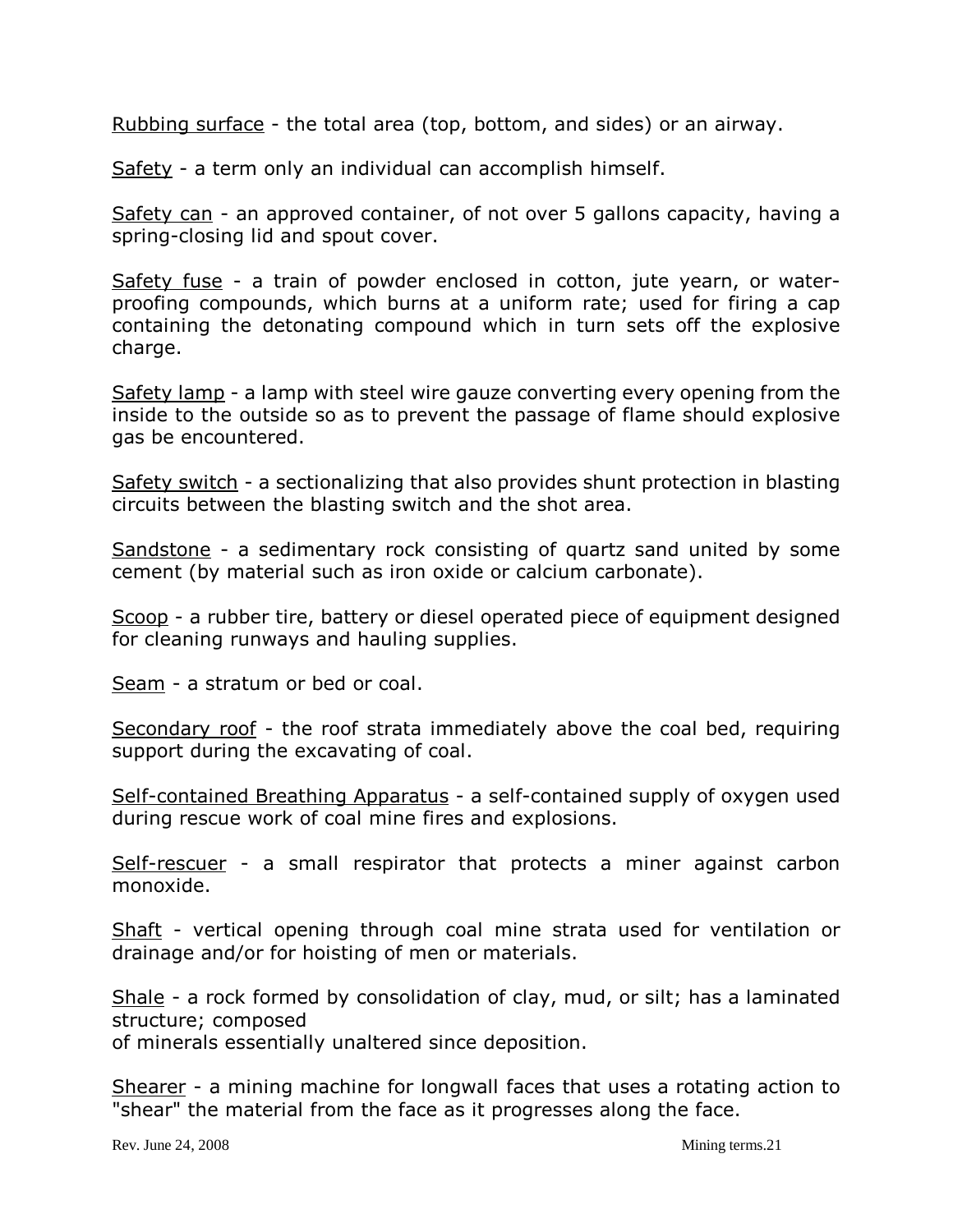Shearing - the act of cutting a vertical groove in the coal face.

Shortwall - a system in mining, similar to long-wall, with a much shorter face, generally using a continuous miner.

Shuttle-car - a trackless, one unit, self-powered haulage device used on short runs in bedded deposits to transfer broken material from the loading machine to the end of the conveyor.

Skid - used to hold trips or cars from running out of control. Also a flat bottom personnel or equipment carrier used in low coal.

Skip - a mine car. Also, a car hoisting out of a slope. Also, a thin slice taken off a room pillar along its length.

Slack - small coal; the finest sized soft coal, usually less than one inch in size.

Slate - a miner's term for any shale or slate accompanying coal. Geologically, it is a dense, fine textured, metamorphic rock, which has excellent paralleled cleavage so that it breaks into thin plates or pencil-like shapes.

Slate bar - the proper long handle tool used to pry down loose and hazardous material from roof, face, and ribs.

Slickenside - a smooth striated polished surface produced on rock by friction.

Slip - a fault. A smooth joint or crack where the strata have moved upon each other.

Slope - an inclined tunnel leading to a seam.

Sloughing - the slow crumbling and falling away of material from roof, rib, and faces.

Slush - to fill mine workings with sand, culm, etc., by hydraulic methods.

Solid - mineral that has not been undermined, sheared out, or otherwise prepared for blasting.

Solid workings - workings driven in the solid coal.

Sounding - knocking on a roof to see whether it is sound or safe to work under.

Split - air split, any division or branch of the ventilating current. Also, the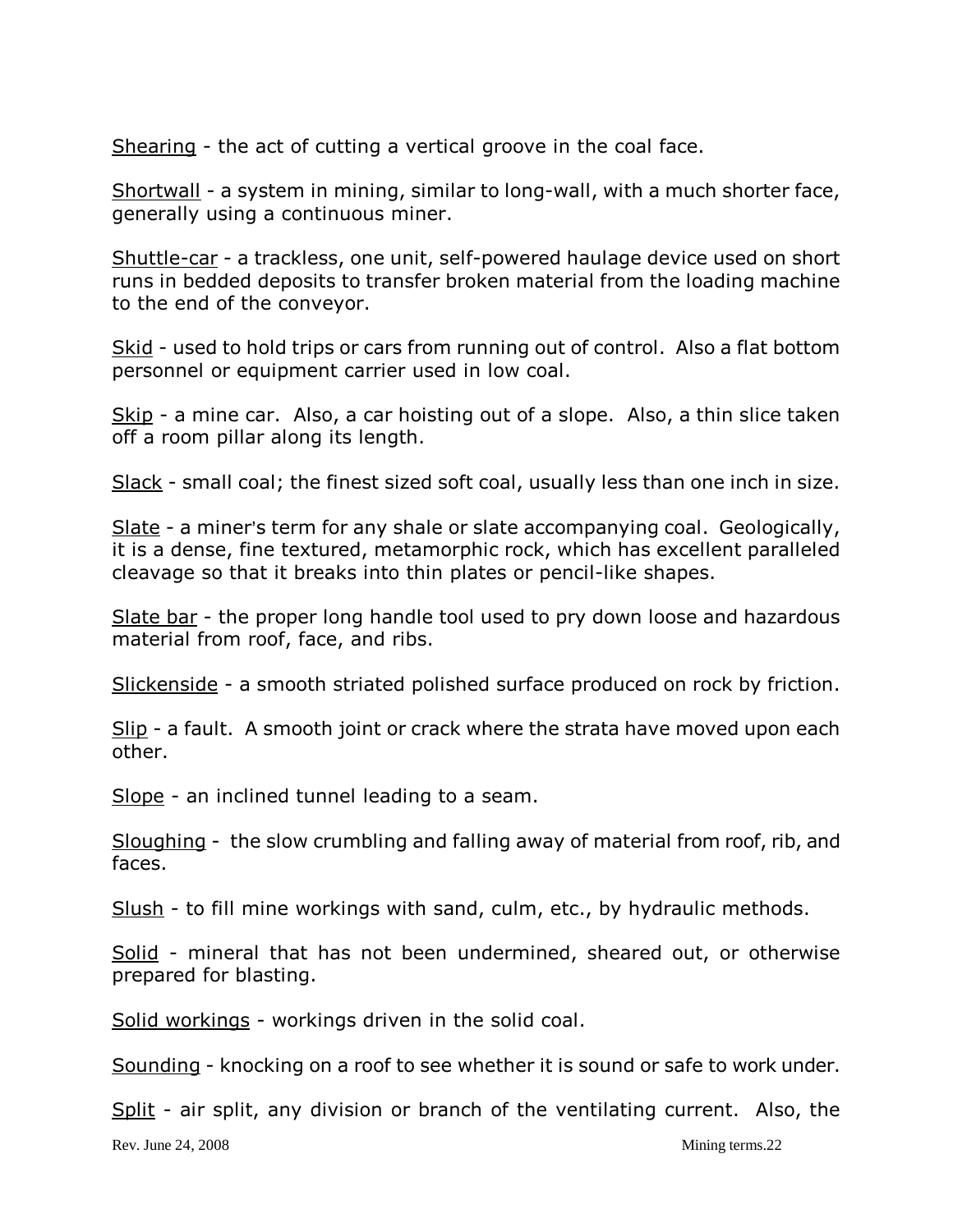workings ventilated by one branch. Also, to divide a pillar by driving through it one or more roads.

Squeeze - the settling, without breaking, of the roof and the gradual upheaval of the floor of a mine due to the weight of the overlying strata.

Stemming - the noncombustible material used on top or in front of a charge or explosive.

Stopping - any wall that is built to deflect or impede the flow of ventilating air.

Stopper - a percussion drill, rigidly fixed to a telescoping leg that is used usually for drilling overhead holes.

Strata - plural of stratum.

Stratum - sheetlike layer of sedimentary rock.

Strike - the direction of the line of intersection of a bed or vein with the horizontal plane. The strike of a bed is the direction of a straight line which connects two points of equal elevation on the bed.

Stump - any small pillar.

Subbituminous - black lignite, lignitic coal.

Subsidence (subside to fall away) - In mining, the deformation of the ground mass grounding a mine due to the mining activity.

Sump - the bottom of a shaft, or any other place in a mine, that is used as a collecting point for drainage water.

Sumping - to force the cutter bar of a machine into or under the coal. Also, called a sumping cut, or sumping in.

Support - the all-important function of keeping the mine working open. As a verb, it refers to this function; as a noun it refers to all the equipment and materials--timber, rockbolts, concrete, steel, etc.--that affect this function.

Surface coal mine - a surface area of land and all structures, facilities, machinery, tools, equipment, excavations, and other property placed upon or above the surface of the land to be used in the work of extracting bituminous coal, lignite, or anthracite from its natural deposits in the earth by any means or methods and the work of preparing the coal so extracted, and includes custom coal preparation facilities.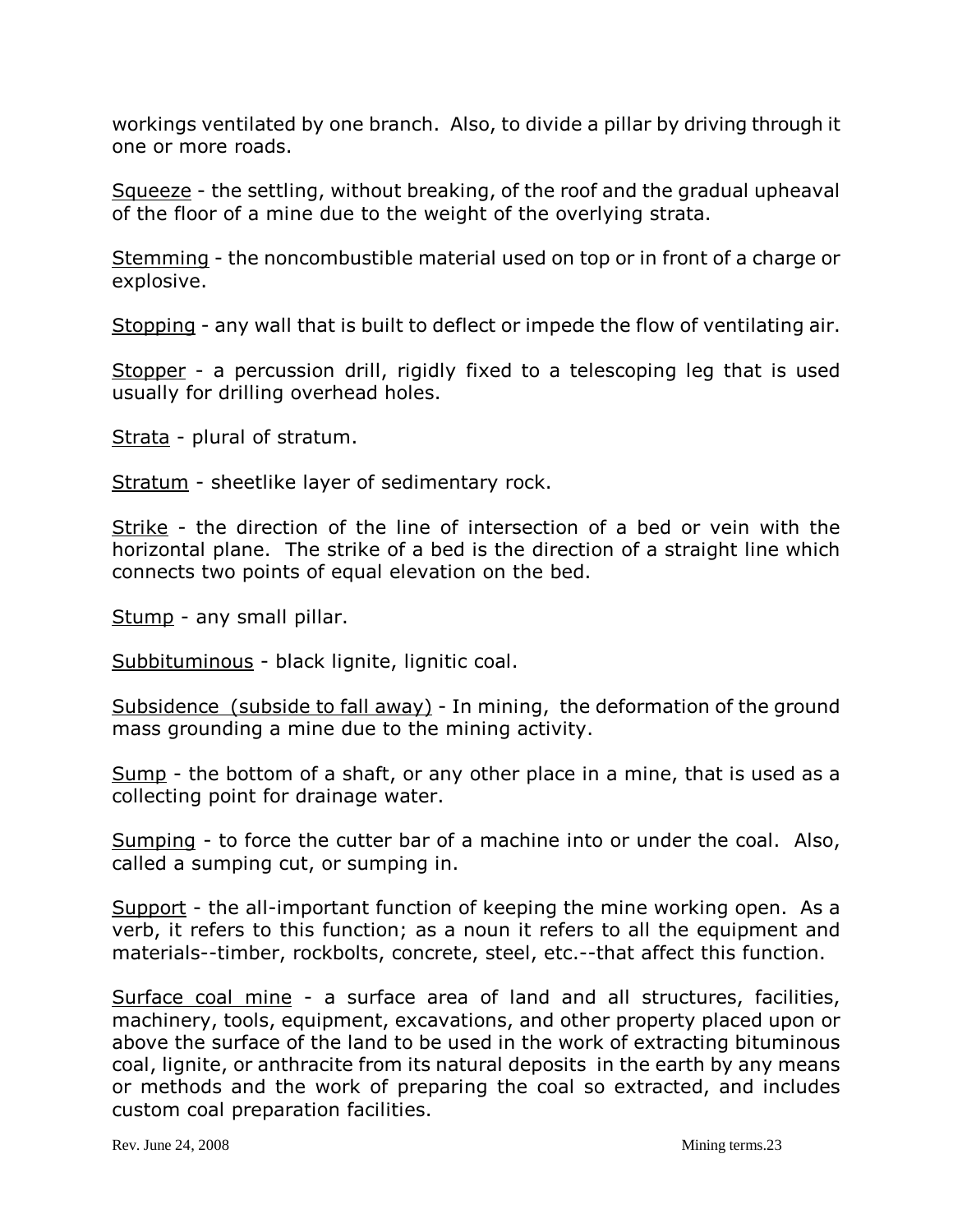Suspension - the act of hanging. Weaker strata from stronger overlying strata by means of roof bolts.

Syncline - a fold in rock in which the strata dip inward from both sides toward the axis. The opposite of anticline.

Tail piece - also known as foot section pulley. The pulley or roller in the tail or foot section of a belt conveyor around which the belt runs.

Tension - the act of stretching.

Through-steel - a system of dust-collection for rock or roof drilling. The drillsteel is hollow and vacuum is applied at the base, pulling the dust through the steel and into a receptacle on the machine.

Timber - a collecting term for all underground wooden supports.

Timbering plane - a systematic plan used for roof support in a mine.

Torque wrench - a wrench that indicates, as a dial. The amount of torque exerted in tightening a bolt.

Torque meter - a device for measuring the actual torque transmitted to the drilling head and/or to the inserted roof bolt.

Torsion - a twisting stress of strain. The exertion of a lateral force tending to turn one end of a body about its longitudinal axis while the other end is held fast.

Tractor - a battery operated piece of equipment that pulls trailers of skids or mantrips. Used also for supplies.

Tram - used in connection with moving self-propelled mining equipment. A tramming motor may refer-to an electric locomotive used for hauling loaded trips or it may refer to the motor in a cutting machine which supplies the power for moving or tramming the machine.

Trip - a train of mine cars.

Troughing idlers - the idlers, located on the upper framework of a belt conveyor which supports the loaded belt. They are so mounted that the loaded belt forms a trough in the direction of travel, which reduces spillage and increases the carrying capacity of a belt for a given width.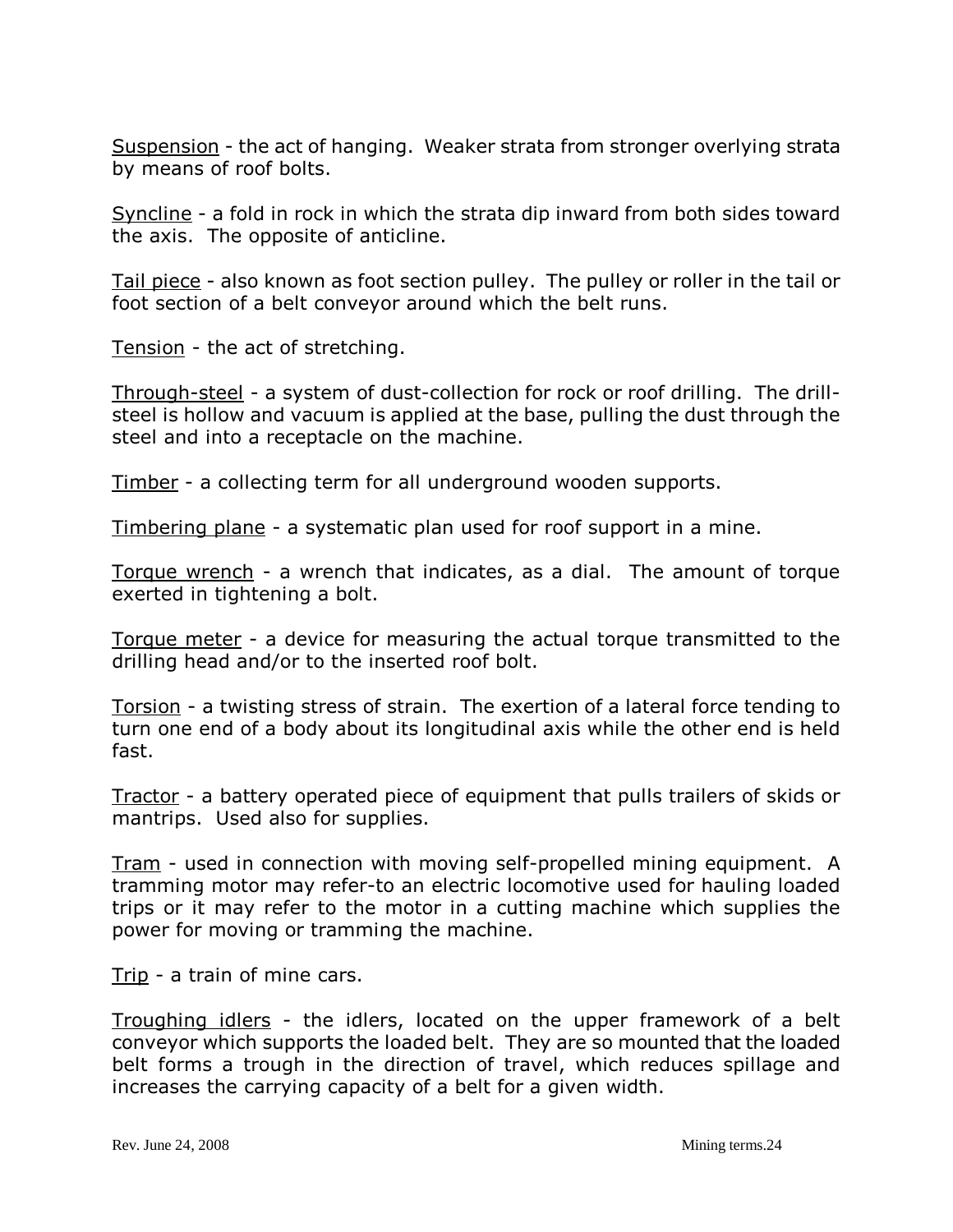Tunnel - a horizontal, or nearly so, underground passage, entry, or haulageway, that is open to the surface at both ends. A tunnel must pass completely through a hill or mountain (as opposed to an adit).

Ultimate analysis - precise determination, by chemical means, of the elements and compounds in coal.

Undercast - an air course carried under another air course or roadway.

Undercut - to cut below or undermine the coal face by chipping away the coal by pick or mining machine. In some localities the terms undermine or underhole are used.

Universal coal cutter - a type of coal cutting machine which is designed to make horizontal cuts

in a coal face at any point from the bottom or top or to make shearing cuts at any point between the two ribs of the place. The cutter bar can be twisted to make cuts at any angle to the horizontal or vertical.

Up cast - a shaft where the flow of ventilating air is upwards or "in exhaust."

Velocity - rate of airflow in lineal feet per minute.

Ventilation - the mechanism and processes of maintaining a safe and efficient mine atmosphere. This is, air that is relatively free from explosive and toxic pollutants and that is at a temperature at which labor can be efficiently performed.

Volatile matter - the gaseous part, mostly hydrocarbons, of coal.

Waste - that rock or mineral which must be removed from a mine to keep the mining scheme practical, but which has no value.

Water gage (standard U-tube) - instrument that measures differential pressures in inches of water.

Wedge - a piece of wood tapering to a thin edge used for tightening in conventional timbering.

Working face - any place in a mine where material is extracted from its natural deposit during mining cycle.

Working place - from the outby side of the last open crosscut to the face.

Working section - from the faces to the point where coal is loaded on belts or